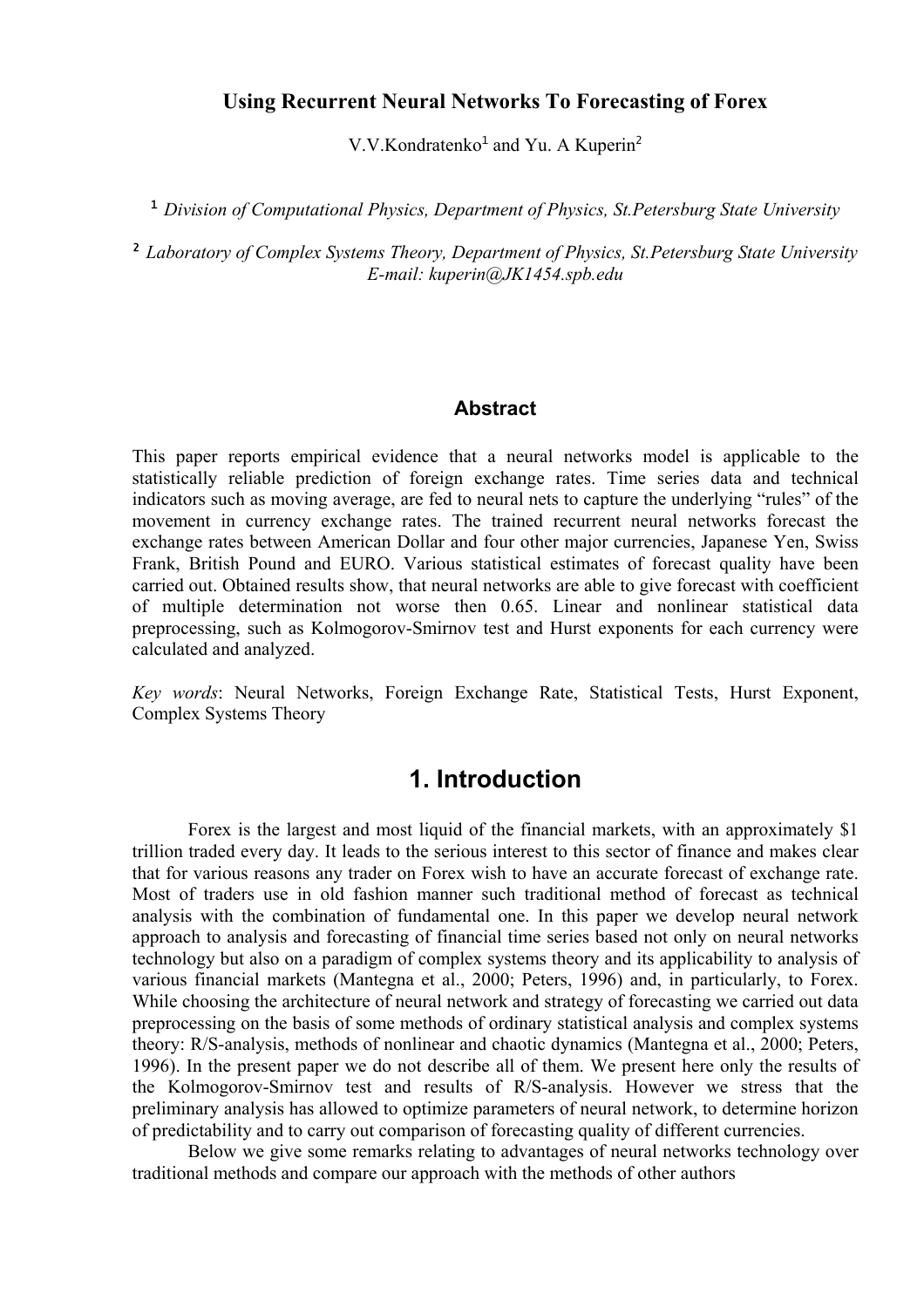First, neural networks analysis does not presume any limitations on type of input information as technical analysis does. It could be as indicators of time series, as information about behavior of another financial instruments. It is not without foundation, that neural networks are used exactly by institutional investors (pension funds for example), that deal with big portfolios and for whom correlations between different markets are essential.

Second, in contrast to technical analysis, which is based on common recommendations, neural networks are capable to find optimal, for given financial instrument, indicators and build optimal, for given time series, forecasting strategy.

Let us remind that in present study we forecasted the exchange rates of only selected currencies on Forex market. As currencies to deal with, we chose British Pound, Swiss Frank, EURO and Japanese Yen. The following motivates this choice: practically all the main volumes of operations on Forex are made with this currencies.

Let us note that there were published a lot of papers, where similar problems have been studied. (Jingtao Yao et al., 2000; Castiglione, 2001; Kuperin et al., 2001; Lee et al., 1997; Tino et al., 2001; McCluskey, 1993). Let us briefly look round the results some of them.

In (Castiglione, 2001) there were studied the problem of sign of price increments forecasting. As an analyzed data were taken such indices as S&P500, Nasdaq100 and Dow Jones. Has been taken multilayer perceptrons of different configurations, with different number of hidden neurons. As a result there has been shown a possibility of forecasting of the sign of price increments with probability of slightly higher than 50%, i.e. a little bit better then just coin tossing. We suppose, that such kind of results is irrelevant from the practical point of view and has an academic interest.

 In (McCluskey, 1993) has been studied the problem of forecasting the price increments of S&P500. As the analyzed data has been taken historical S&P500 data for the period from 1928 to 1993. There have been built and trained a lot of neural networks of different configuration. There has been estimated the profitability of using the neural networks in question. In the result surprisingly almost all networks were able to give a profitable forecast. Any statistical estimates of forecast quality were absent. It is clear that statistical estimates of forecast quality are extremely important, since profitable forecast might be just accidental.

In (Tino et al., 2001) there has been forecasted the sign of price increments. As the analyzed data there have been taken DAX and FTSE100 for some time period. The Elman recurrent neural network has been chosen. To the input there were fed binary signals corresponding to the sign of price increments. As an estimate of forecast quality, the profitability was chosen as in above paper. In the result the authors made a conclusion, that neural networks are not capable to give better results than more simple models, such as Markov models for example.

In (Jingtao Yao et al., 2000) there were carried out a neural network forecast of currencies exchange rates on Forex. As the analyzed data there were chosen weekly data of AUD, CHF, DEM, GBP and JPY. Two neural models in this study have been used: 1. Multilayer perceptron, to inputs of which there were fed values of exchange rates with some time lag.

2. Multilayer perceptron, to inputs of which there were fed values of moving average of exchange rates with different time windows (from 5 to 120 ticks).

In the result there were performed statistical estimates of forecast quality, which showed for the last model, that neural network is able to give a good result. At the same time we have to emphasize, that forecast of the exchange rate by itself is of no practical value. Besides of that, the forecast of weekly data presumes, that trader, who uses this forecast will trade once a week, which is irrelevant from the practical point of view.

We have also to mention, that forecasting of future values of underlying time series gives, besides the direct profit, the opportunity of calculating of some interesting quantities, such as price of derivative or probability of adverse mode, which is essential when one estimate the risk of investment. (Castiglione, 2001).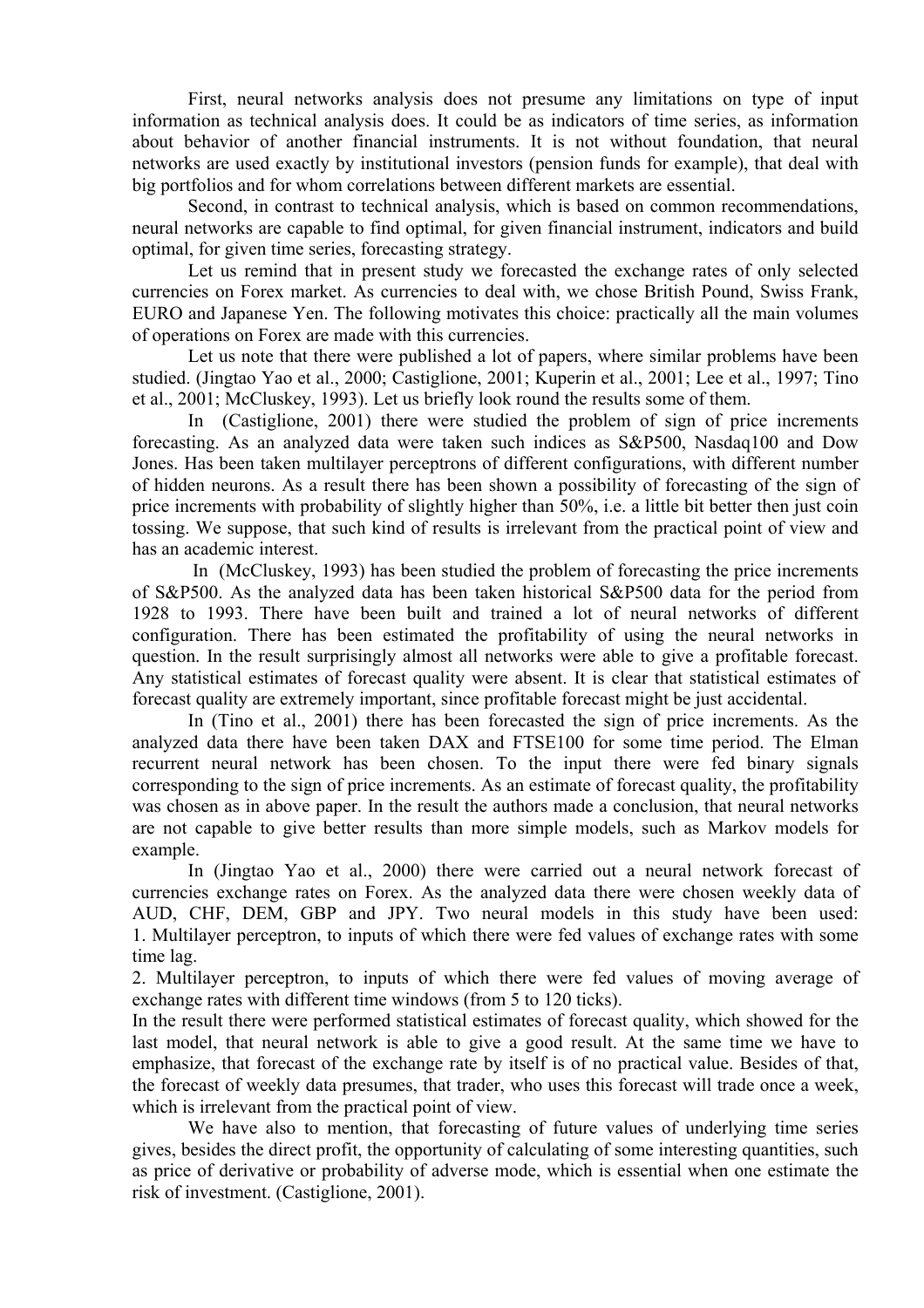In the reminder of the paper we describe the structure of financial data we used, the data preprocessing that we carried out, i.e. normalization, calculation of Hurst exponent, Kolmogorov-Smirnov test. Next we describe the neural network architecture we used and statistical estimates of the results. Finally we present the results of time series forecasting and discussion. Last section concludes.

## **2. Time series forecasting**

#### **2.1 Structure of Data**

In this section we remind the well-known features of economic and financial time series, which should be taken into account in training of neural networks and appropriate forecasting. What is follows are the major features:

*Noise*: Macroeconomic time series are intrinsically very noisy and generally have poor signal to noise ratios. The noise is due both to the many unobserved variables in the economy and to the survey techniques used to collect data for those variables that are measured. The noise distributions are typically heavy tailed and include outliers. The combination of short data series and significant noise levels makes controlling model variance, model complexity, and the bias / variance tradeoff important issues (Geman, Bienenstock and Doursat, 1992). One measure of complexity for nonlinear models is  $P_{\text{eff}}$ , the effective number of parameters (Moody, 1992; Moody, 1994). P<sub>eff</sub> can be controlled to balance bias and variance by using regularization and model selection techniques.

*Nonstationarity*: Due to the evolution of the world economies over time, macroeconomic time series are intrinsically nonstationary. To confound matters, the definitions of many macroeconomic time series are changed periodically as are the techniques employed in measuring them. Moreover, estimates of key time series are periodically revised retroactively as better data are collected or definitions are changed. Not only do the underlying dynamics of the economy change with time, but the noise distributions for the measured series vary with time also. In many cases, such nonstationarity shortens the useable length of the data series, since training on older data will induce biases in predictions. The combination of noise and nonstationarity gives rise to a noise / nonstationarity tradeoff (Moody, 1994), where using a short training window results in too much model variance or estimation error due to noise in limited training data, while using a long training window results in too much model bias or approximation error due to nonstationarity.

*Nonlinearity*: Traditional macroeconomic time series models are linear (Granger and Newbold, 1986; Hamilton, 1994). However, recent works by some authors have suggested that nonlinearities can improve macroeconomic forecasting models in some cases (Granger and Terasvirta, 1993; Moody et al., 1993; Natter, Haefke, Soni and Otruba, 1994; Swanson and White, 1995). (See table 1 and figures 2 and 3.) Based upon our own experience, the degree of nonlinearity captured by neural network models of macroeconomic time series tends to be mild (Moody et al., 1993; Levin, Leen and Moody, 1994; Rehfuss, 1994; Utans, Moody, Rehfuss and Siegelmann, 1995; Moody, Rehfuss and Saffell, 1996; Wu and Moody, 1996). Due to the high noise levels and limited data, simpler models are favored. This makes reliable estimation of nonlinearities more difficult.

## **2.2 Data preprocessing**

As it was mentioned above, in this paper there have been analyzed exchange rates of four main currencies on Forex: British pound, Swiss frank, EURO and Japanese Yen in the period from 22.07.1998 to 02.09.2001. Data was taken from www.gelium.net and www.forexite.com.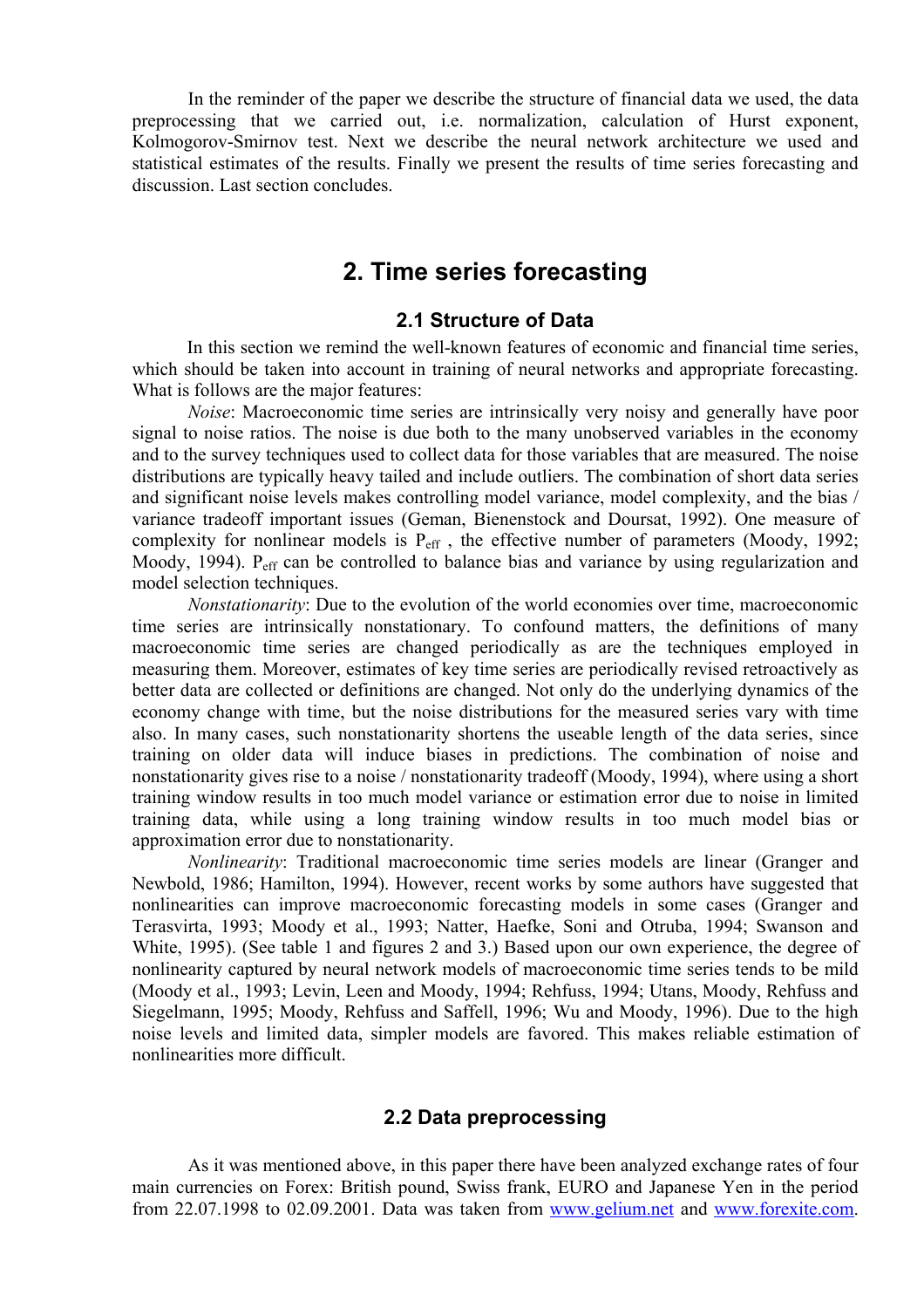There are diagrams of exchange rates of currencies in question below for entire period and for shorter period. It could be seen that in spite of apparent smoothness graphs are rather heavily jagged.



Figure 1a. Daily exchange rate of CHF for entire period  $22/07/1998 - 02/09/2001$ . Along the coordinate axes are given logarithmic returns (ordinate axis) and time (abscissa axis), the definition see below



Figure 1b. Daily exchange rate of CHF for shorter period 01/01/2000– 01/09/2001. Along the coordinate axes are given logarithmic returns (ordinate axis) and time (abscissa axis), the definition see below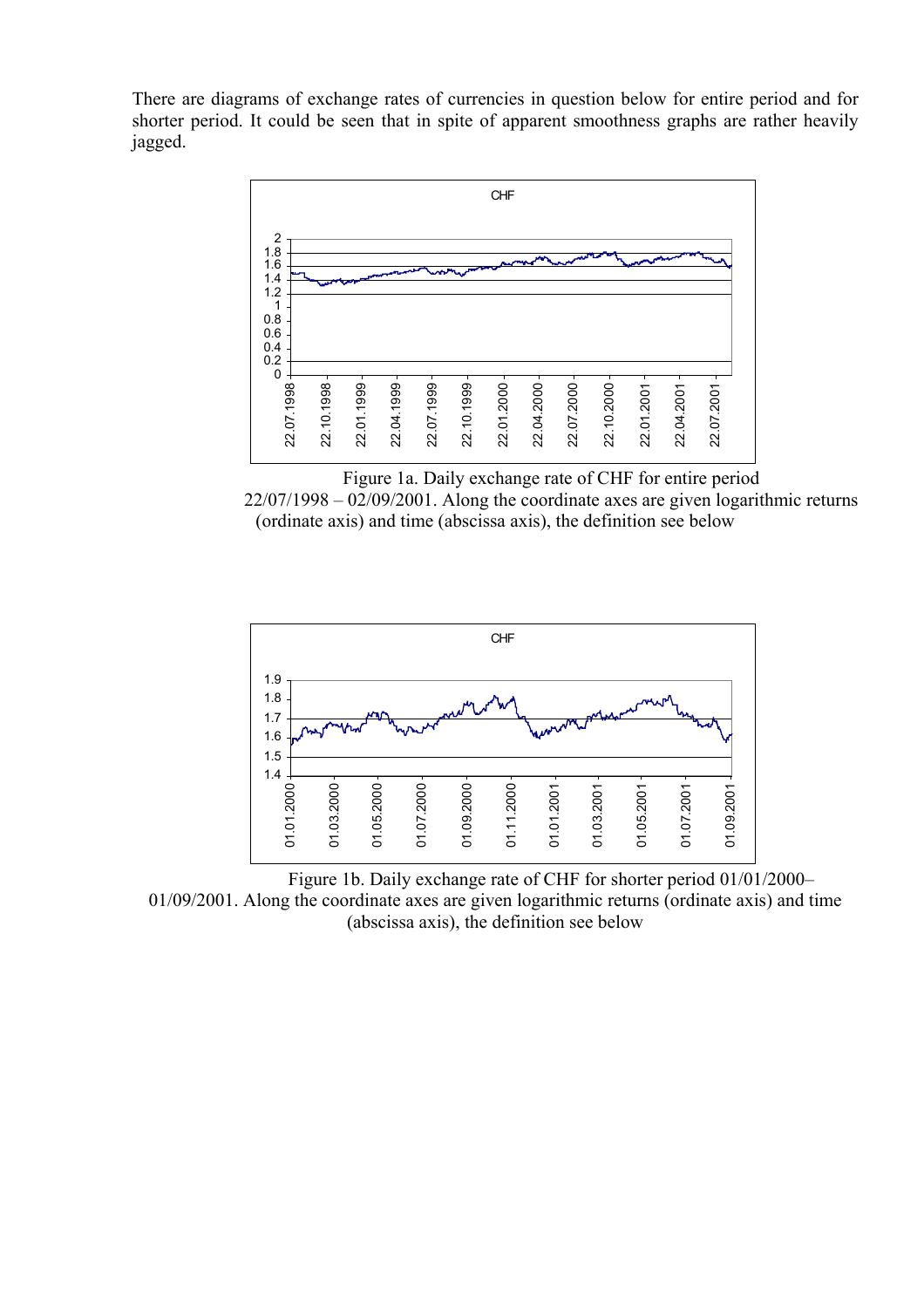

Figure 2a. Daily exchange rate of EUR for entire period 22/07/1998 –

02/09/2001. Along the coordinate axes are given logarithmic returns (ordinate axis) and time (abscissa axis), the definition see below.



Figure 2b. Daily exchange rate of EUR for shorter period 15/06/2000– 15/09/2001. Along the coordinate axes are given logarithmic returns (ordinate axis) and time (abscissa axis), the definition see below.



Figure 3a. Daily exchange rate of GBP for entire period 22/07/1998 – 02/09/2001. Along the coordinate axes are given logarithmic returns (ordinate axis) and time (abscissa axis), the definition see below.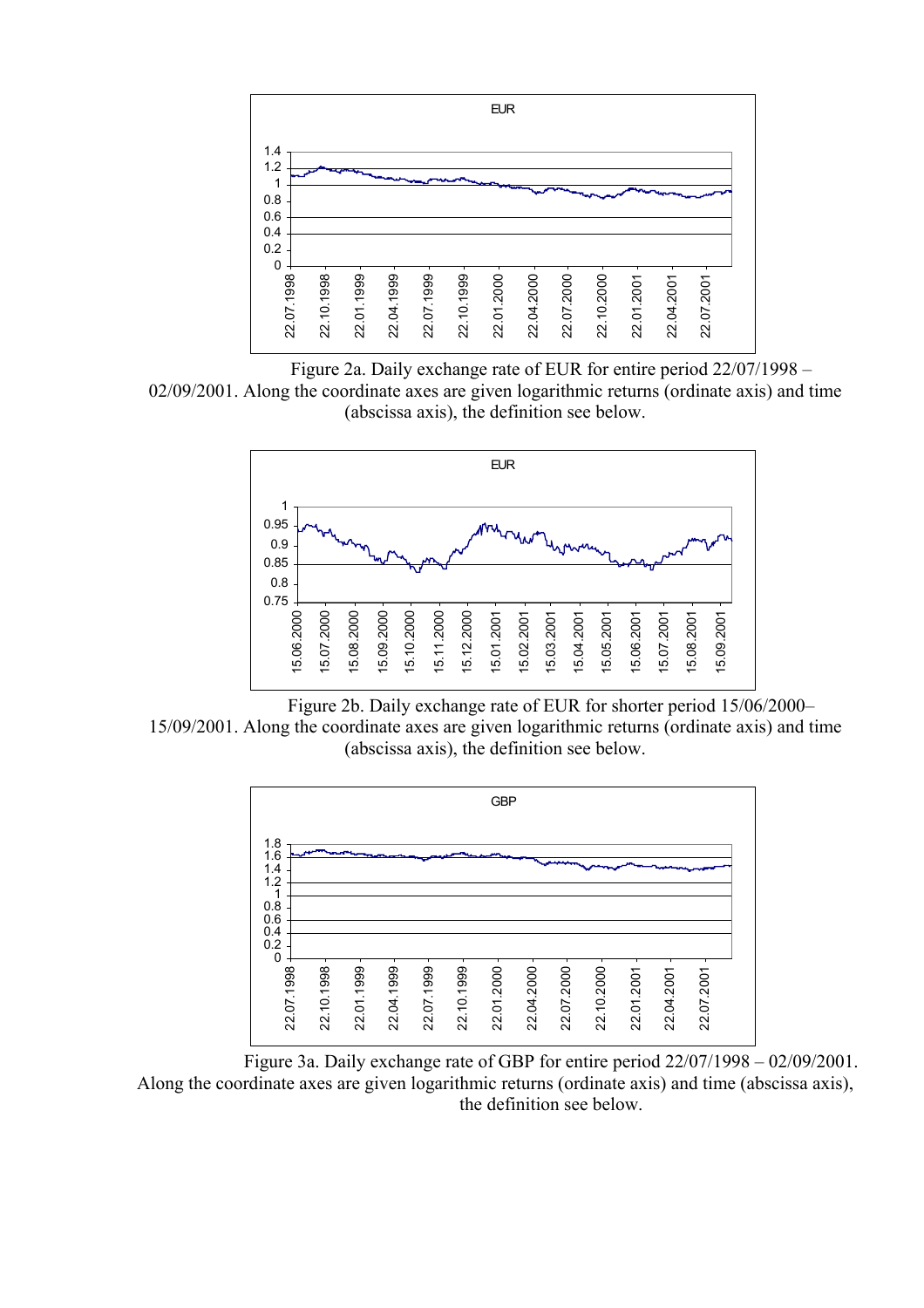

Figure 3b. Daily exchange rate of GBP for shorter period 09/06/2000– 09/09/2001. Along the coordinate axes are given logarithmic returns (ordinate axis) and time (abscissa axis), the definition see below.



 Figure 4a. Daily exchange rate of JPY for entire period 22/07/1998 – 02/09/2001. Along the coordinate axes are given logarithmic returns (ordinate axis) and time (abscissa axis), the definition see below.



Figure 4b. Daily exchange rate of JPY for shorter period 08/10/2000–08/09/2001. Along the coordinate axes are given logarithmic returns (ordinate axis) and time (abscissa axis), the definition see below.

Financial data has particular property: the higher is the frequency of data collection the worse is signal/noise ratio. Regard to this, weekly data are usually better forecasted, than daily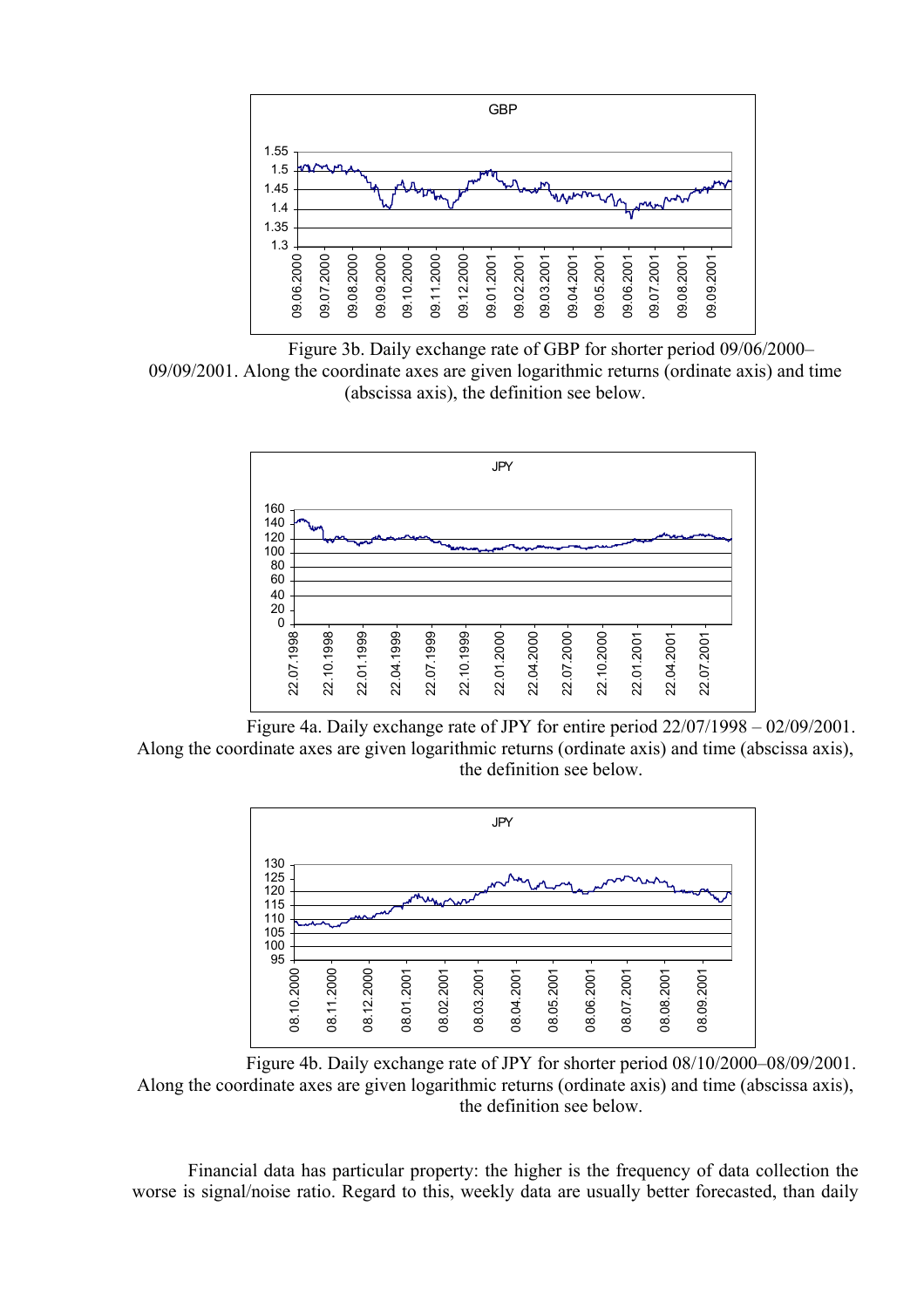data. On the other hand the more accurate is the forecast the higher is its practical value. In compliance with these principles we chose daily closing prices as input data.

Usually traders are not really interested in forecast of exchange rate itself. Much more of interest is the increment of rate or the sign of increment forecast. Moreover, there is strong correlation between current and previous values of price – most probable value of price in next moment equals to its previous value. Meanwhile, in order to improve the quality of forecast it is necessary to make inputs statistically independent, i.e. to remove correlations.

Because of this in our study we analyzed not the exchange rates but its logarithmic returns:

$$
r_n = \ln(\frac{S_n}{S_{n-1}})
$$
 (1)

It is clear, that results of neural network analysis should not depend on the units of measurement. It means that all the input and output values should be reduced to a unit scale, in other words to be normalize. Moreover, in order to improve the learning rate it is effective to carry out additional data preprocessing that smoothes the data distribution before learning phase.

In the present study normalization of data was performed with the use of logistic function – the activation function of neurons. Transformation was performed corresponding to following formula:

$$
\widetilde{x}_i = \frac{1}{1 + \exp(-\frac{x_i - \overline{x}}{\sigma})}
$$
 (2),

where:  $\bar{x}$  is the mean,  $\sigma$  is the standard deviation.

This transformation normalizes main volume of data and guarantees that  $\tilde{x}_i \in [0,1]$ . Moreover it increases the entropy of data, since after transformation data fills the interval [0,1] more even.

The most well known but little believed hypotheses are Random Walk Hypothesis and Efficient Market Hypothesis. The Random Walk Hypothesis states that the market prices wander in a purely random and unpredictable way. The Efficient Market Hypothesis roughly speaking states that markets fully reflect all of the available information and prices are adjusted fully and immediately once new information become available. In the actual market, some people do react immediately after they have received the information while other people wait for the confirmation of information. The waiting people do not react until a trend is clearly established. All together (in week form or in stricter form) it means that in frames of Efficient Market Hypothesis is nothing to do with any type of forecasting and, in particularly, by means of neural networks. However, our study is based on the recent empirical evidence that in actual markets, the residual inefficiencies (caused by different reasons) are always present. In general we are not going to discuss these reasons here, however we shall use some of tools from linear and nonlinear statistics in order to analyze the deviation of data in question from efficiency. That is the standard Kolmogorov-Smirnov test and R/S analysis (or Hurst exponents).

The Hurst Exponent is in particular a measure of the bias in the fractional Brownian motion (Peters 1996, Peters 1994, Kantz 1997). In general (modulo any probability distribution) the method could be used in economic and financial market time series to know whether these series are biased random walk, which indicates in some sense the possibility of forecasting.

The Hurst Exponent H describes the probability that two consecutive events are likely to occur (for more details see, e.g. Peters 1996). There are three distinct classifications for the Hurst exponent: 1) H=0.5, 2)  $0 \leq H \leq 0.5$ , and 3)  $0.5 \leq H \leq 1.0$ . The type of series described by H=0.5 is a pure random, consisting of uncorrelated events. However, value H=0.5 cannot be used as an evidence of a Gaussian random walk. It only proves that there is no evidence of a long memory effect. A value of H different from 0.5 denotes that the observations are correlated. When  $0 \leq H$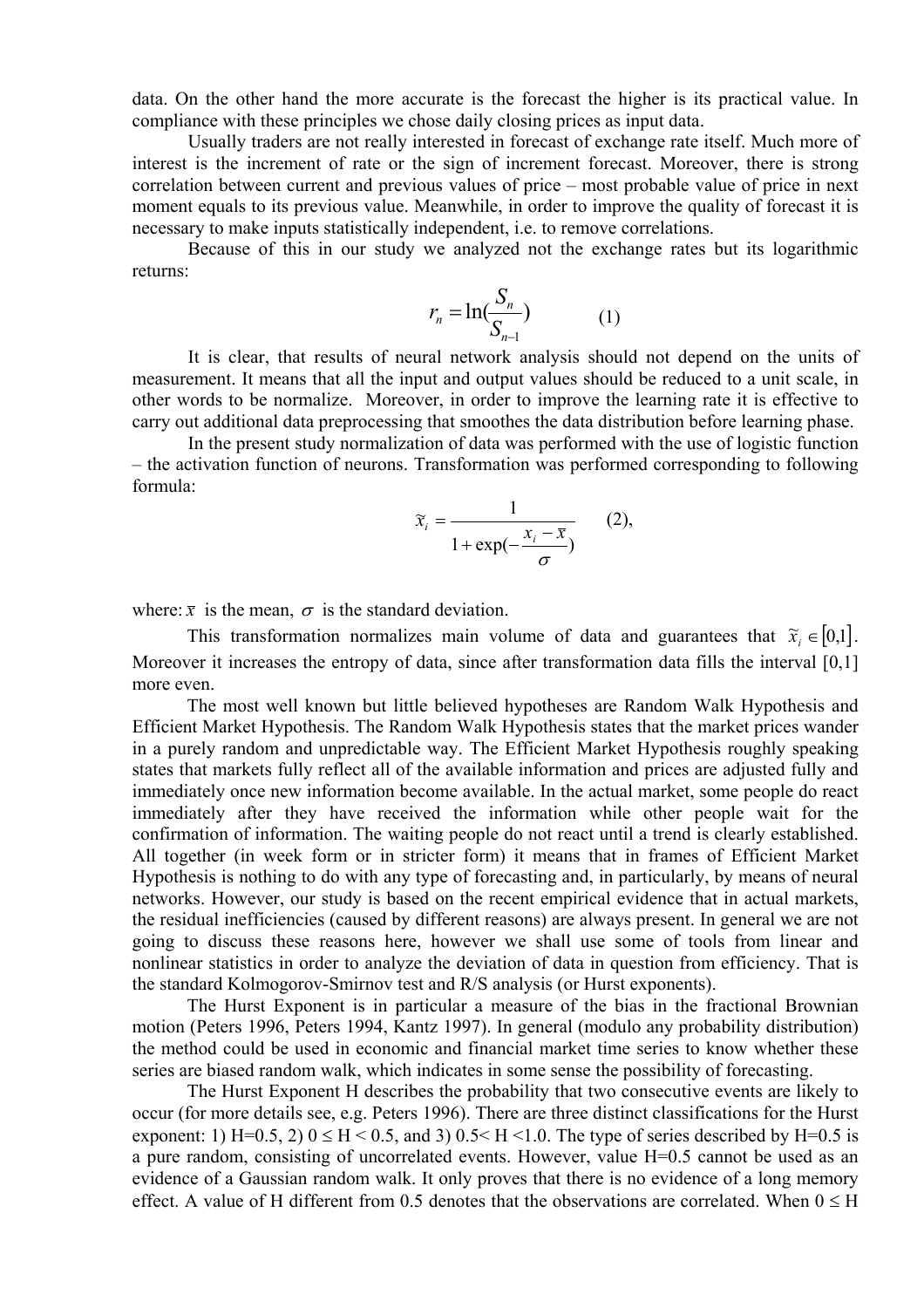$\leq$  0.5, the system is characterized by antipersistent or ergodic time series with frequent reversals and high volatility. At the same time despite the prevalence of the mean reversal concept in economic and finance literature, only few antipersistent series have yet been found. For third case ( $0.5 \leq H \leq 1$ ), H describes a persistent or trend reinforcing series, which is characterized by long memory effects. The strength of the bias depends on how far H is above 0.5. However, even in the case that the Hurst process describes a biased random walk, the bias can change abruptly either in direction or magnitude. Therefore, only the average cycle length of observed data can be estimated.

It is useful before neural network forecasting to check if our time series are persistent or antipersisnet and whether returns have Gaussian distribution. This can give some information on the predictability of time series in question. If time series have H≈0.5 and returns have Gaussian distribution then we can presume that these time series hardly could be accurately forecasted. On the other hand, the closer H is to 1 and the more the distribution of returns differs form Gaussian distribution, the higher is the probability that these time series could be forecasted with high quality.

So to check the predictability of the analyzed time series there has been performed statistical analysis of data. For each of the currencies there were computed first four moments, i.e. mean, variance, skewness and kurtosis. Also there was performed the Kolmogorov-Smirnov test and have been computed Hurst exponents. Results are given below.

|            | Mean         | Maximum    | <b>Minimum</b> | <b>Nariance</b> | <b>St.</b> Deviation | Skewness         | Kurtosis  |
|------------|--------------|------------|----------------|-----------------|----------------------|------------------|-----------|
| <b>CHF</b> | -8.3E-05I    | $-0.03798$ | 0.035216       | 4.92E-05        | 0.007017             | 0,2380862,291049 |           |
| <b>EUR</b> | 0.000246     | $-0.02335$ | 0.023201       | $3.2E - 05$     | 0.005661             | $-0.18691$       | 2.138603  |
| <b>GBP</b> | $-1.7E - 05$ | $-0.02245$ | 0.024826       | 2.42E-05I       | 0.004917             | 0.009823         | 1.655181l |
| <b>JPY</b> | 4.13E-05     | $-0.07811$ | 0.035251       | 6.01E-05        | 0.007755             | $-0.94684$       | 7,928037  |

Table 1.1. *Statistical data for currencies*.

| Table 1.2 The Kolmogorov-Smirnov test results. |  |
|------------------------------------------------|--|
|------------------------------------------------|--|

| CHF        | 0.05871  |
|------------|----------|
| <b>EUR</b> | 0.010531 |
| GBP        | 0.04967  |
| <b>JPY</b> | 0.06328  |

| <b>CHF</b> | $0.566 \pm 0.002$ |
|------------|-------------------|
| <b>EUR</b> | $0.570 \pm 0.002$ |
| GBP        | $0.523 \pm 0.004$ |
| <b>JPY</b> | $0.557 \pm 0.002$ |

As it is shown in Tables 1.1-1.3, the values of Hurst exponents for the logarithmic returns of daily exchange rates data is higher than 0.5 for all the observed time series. This shows that all the studied currencies are persistent. The highest value is 0.570 for the exchange rate of EUR/USD. In other words, it is the least efficient currency amongst the four studied ones. The results of the Kolmogorov-Smirnov test show that not any returns of observed time series have Gaussian distribution. This means that not any time series are described by Brownian motion. The closest distribution to Gaussian is the distribution of EUR logarithmic returns. It means, that EUR returns are weaker correlated than the others currencies time series returns and probably EUR will have the worst forecast.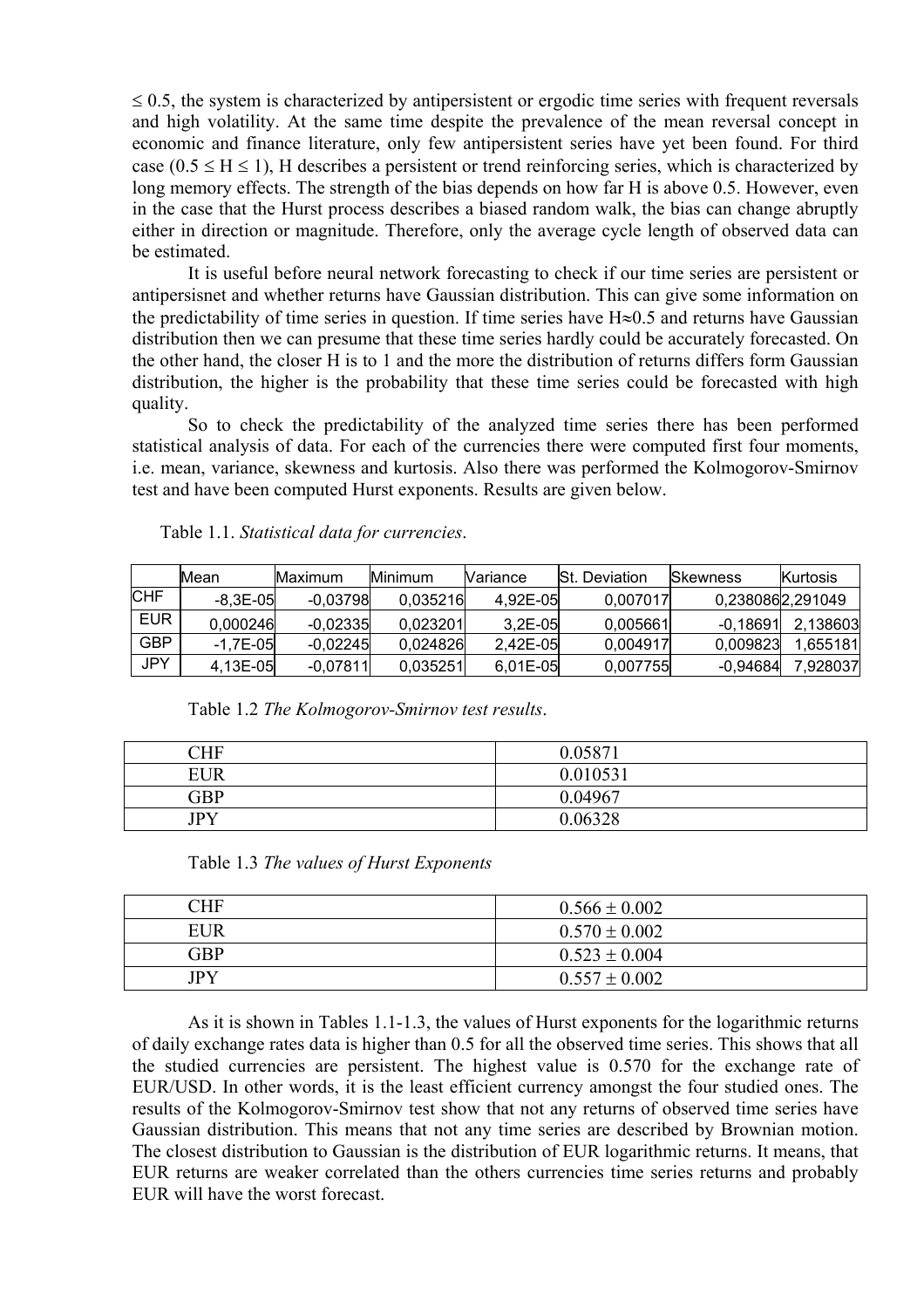The results obtained in this part of the study imply that the all time series are nor antipersistent neither Brownian motion. Thus neural network forecasting of the exchange rates is possible and should has a good quality.



Figure 5. Distribution of CHF. Here abscissa axis is the upper boundaries of fragmentation of the logarithmic returns and ordinate axis is the number of observations of return's value in each fragmentation interval.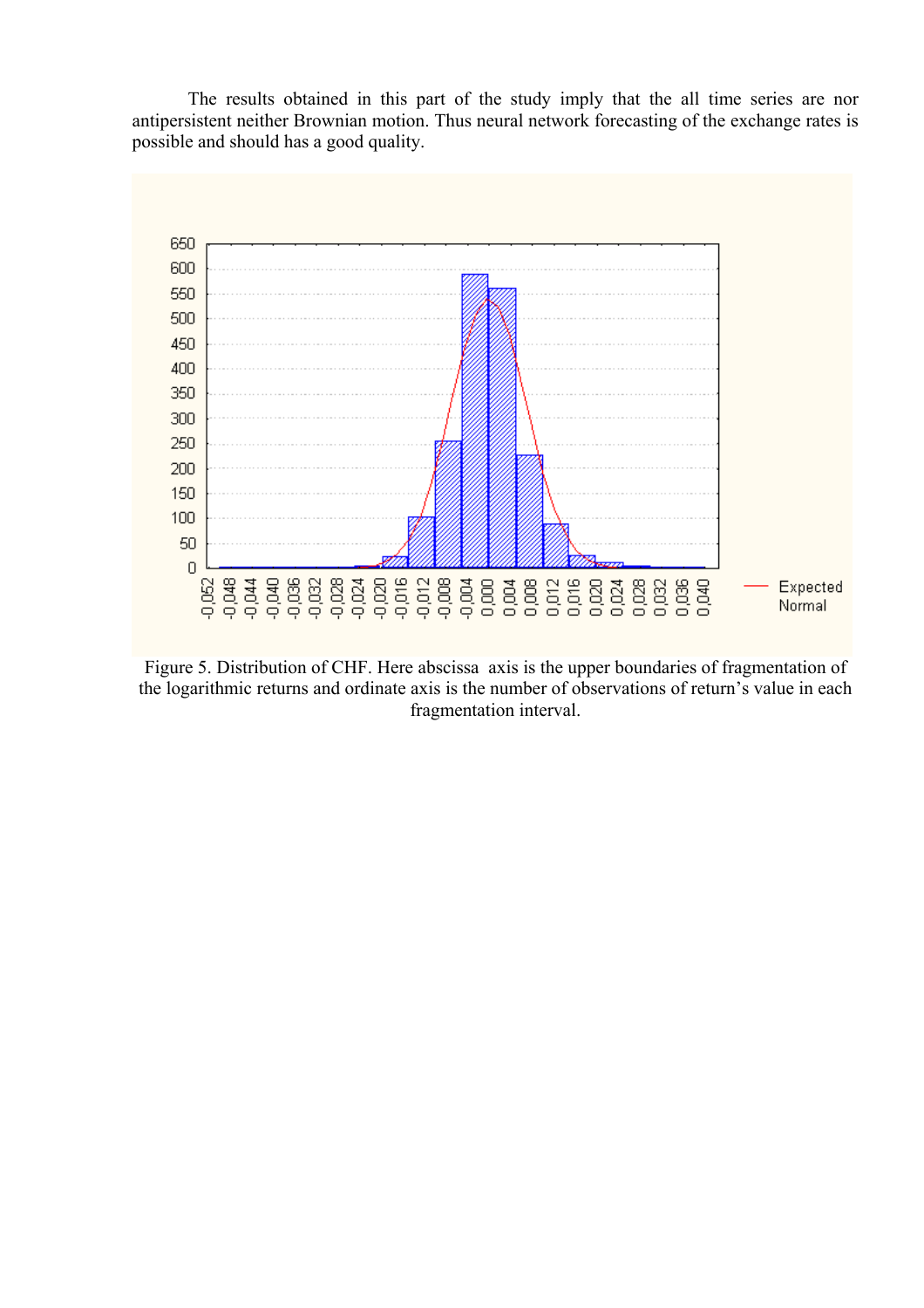

Figure 6. Distribution of EUR. Here abscissa axis is the upper boundaries of fragmentation of the logarithmic returns and ordinate axis is the number of observations of return's value in each fragmentation interval.



Figure 7.Distribution of GBP. Here abscissa axis is the upper boundaries of fragmentation of the logarithmic returns and ordinate axis is the number of observations of return's value in each fragmentation interval.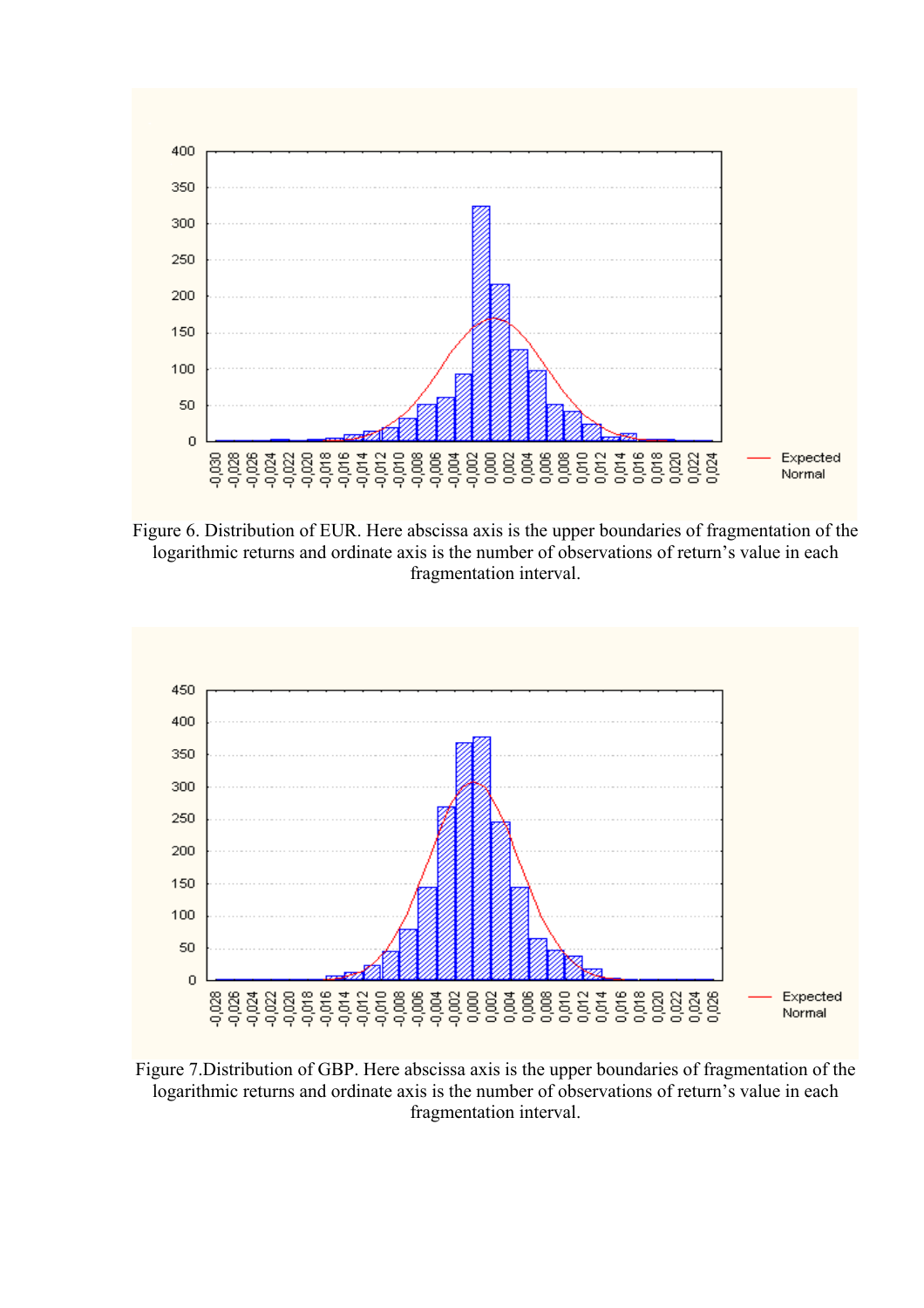

Figure 8.Distribution of JPY. Here abscissa axis is the upper boundaries of fragmentation of the logarithmic returns and ordinate axis is the number of observations of return's value in each fragmentation interval.

#### **1.3 Choosing the of neural network architecture**

The presence of recurrent feedback in neural network seems to be a positive factor in forecasting of financial time series. (Castiglione, 2001; McCluskey, 1993) This is apparently because the recurrent neural network has a "deeper memory" than feedforward neural network.

In our study the Elman-Jordan neural network has been used. This class of neural networks with learning by back propagation method was successfully used for prediction of financial markets since it is the recurrent neural net which learns the rules in the time series, which is necessary when works with ones. The disadvantage of this class of neural nets is the long learning time. (Kuperin et al., 2001).

The network we built had two inputs and one output. To one input there were fed daily returns, to another one there were fed daily returns, smoothed by moving average with the window equal to 5 observations. Moving average in input was supposed to smooth the noisy time series of returns. As the output we chose the value of moving average of returns with the window equal to 5 observations, shifted to one day forward, because it corresponds to trading purposes better than returns because of more accurate forecast and such fact that if trader would try to trade on every market movement it would lead to very expensive transaction costs., It is partially explain why it is reasonable to forecast the moving average. Thus, the network was supposed to forecast the one-day ahead value of moving average of returns with the window equal to 5 observations. The number of hidden neurons was chosen equal to 100. .

Neurons of input layer had linear activation functions. Neurons of hidden and output layers had logistic activation function. This configuration was determined experimentally as giving the best results.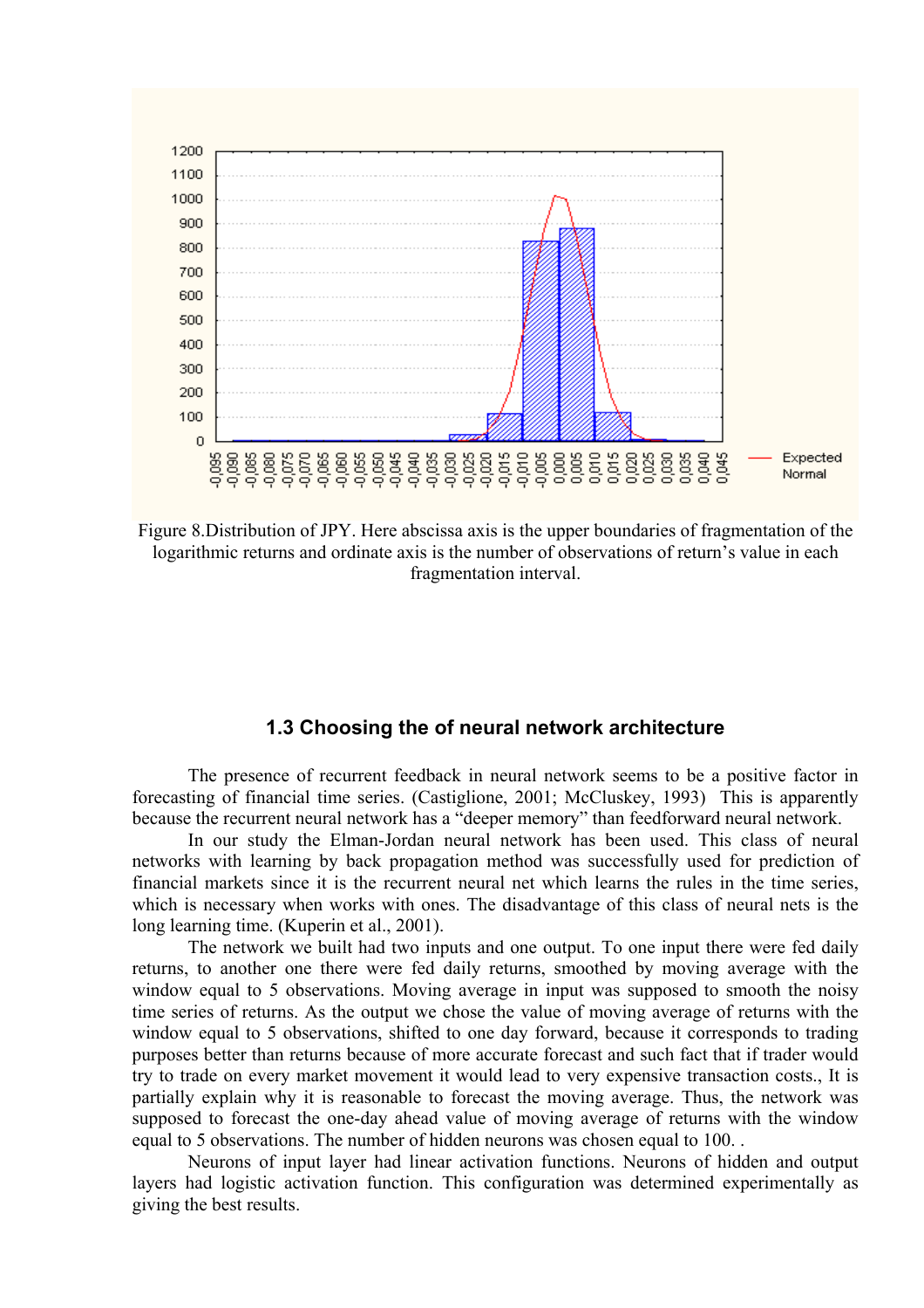Momentum and learning rate were chosen equal to 0.003. The net terminated its learning if during 20000 epochs it was not capable to improve its results. Training, test and production sets were chosen as following: first 1000 observations were used as the training set, next 200 observations were used as the test set, and last 100 observations were used as the production set.



Figure 9. Schematic illustration of the Elman-Jordan network architecture. Here r(t) is logarithmic return,  $MA(r, 5)$  is the moving average with window equal to 5 of logarithmic returns and *Loop Back* denotes the interlayer feedback.

#### **2.4 Statistical estimation of forecasting results**

In the present section we briefly describe some indices we used for statistical estimations of the neural network forecasting quality. This part of the study is quite important both for the proper choice of neural network architecture and for statistical relevance of obtained results. The specific values of obtained indices are discussed below.

In particular, as performance criteria there were chosen the following indices:

 $R^2$  The coefficient of multiple determination is a statistical indicator usually applied to multiple regression analysis. It compares the accuracy of the model to the accuracy of a trivial benchmark model wherein the prediction is just the mean of all of the samples. A perfect fit would result in an R squared value of 1, a very good fit near 1, and a very poor fit less than 0. If the neural model predictions are worse than one could predict by just using the mean of the sample case outputs, the R squared value will be less than 0. The formula used for  $\mathbb{R}^2$  is given by

$$
R^{2} = 1 - \frac{\sum_{i} (y_{i} - \hat{y})^{2}}{\sum_{i} (y_{i} - \bar{y})^{2}}
$$
 (3)

where:  $y_i$  is the actual value,  $\hat{y}$  is the predicted values of  $y_i$ ,  $\bar{y}$  is the mean of the  $y_i$  values

*r squared* This is the square of the correlation coefficient, described below.

*Mean Squared Error* This is the mean over all patterns of the square of the actual value minus the predicted value, i.e., the mean of (actual minus predicted) squared.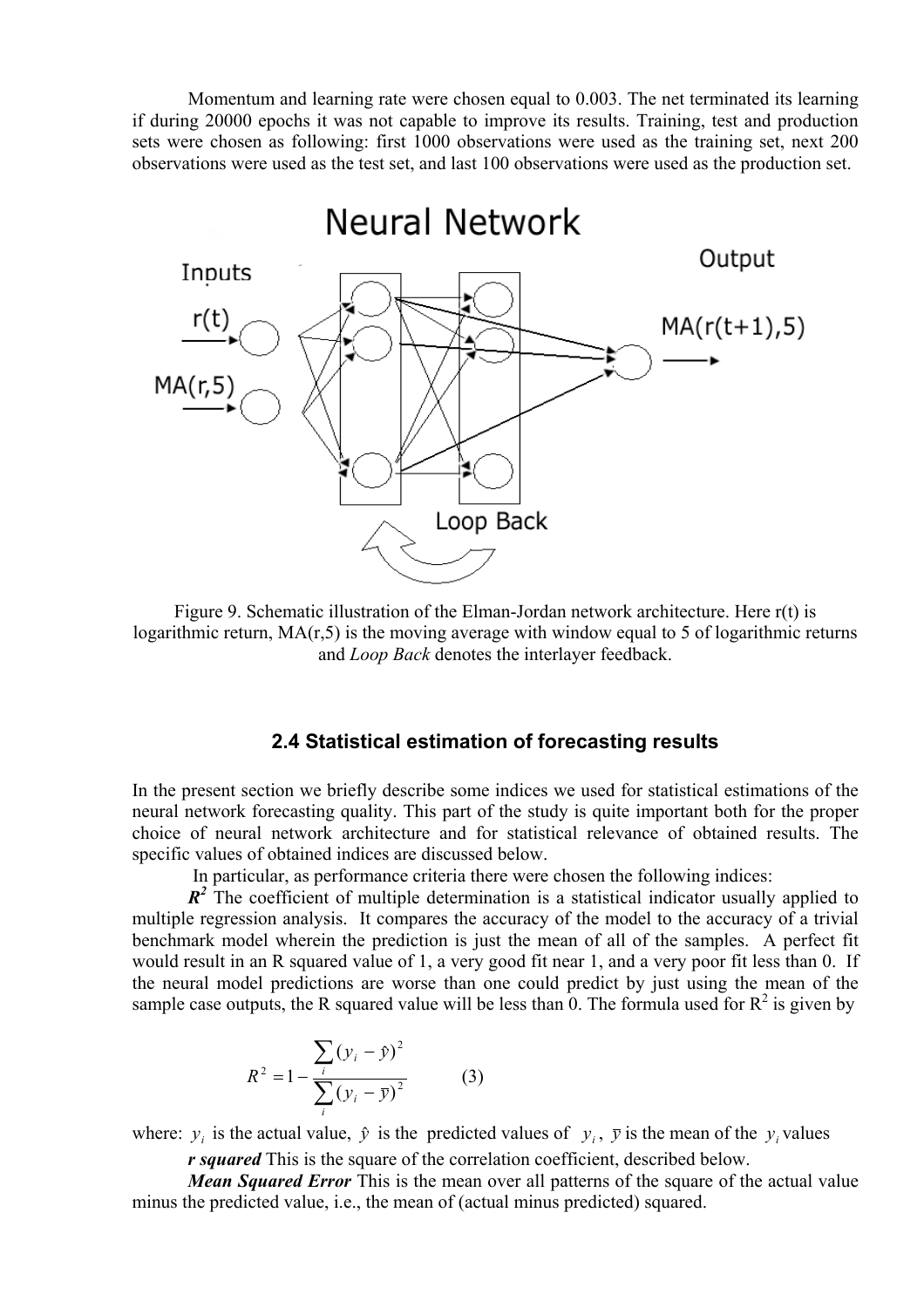*Min Absolute Error* This is the minimum of actual minus predicted values over all patterns.

*Max Absolute Error* This is the maximum of actual minus predicted values over all patterns.

*Correlation Coefficient r* (Pearson's Linear Correlation Coefficient) This is a statistical measure of the strength of the correlation between the actual and predicted outputs. The r coefficient can range from -1 to +1.

*Percent within 5%, 10%, 20% and 30% and over 30%* It is the percent of network answers that are within the specified percentage of the actual answers used to train the network. If the actual answer is 0, the percent cannot be computed and that pattern is not included in a percentage group. For that reason and rounding, the total computed percentages may not add up to 100%.

*Ability of correct prediction for the sign of increments* This is the number of correctly predicted signs of increments, divided by the whole number of patterns.

Most representative statistical estimate of forecast quality among of all mentioned above is  $R^2$ . Other representative indices are: r squared, mean absolute error and maximum absolute error. Mean absolute error and maximum absolute error show the accuracy of forecast, r squared shows the linear correlation, but tells nothing about accuracy.  $R^2$  gives information both on accuracy and correlation. It can be shown that

$$
\bar{\varepsilon} \leq \sqrt{(1 - R^2)} \sigma \qquad (4)
$$

where:  $\bar{\varepsilon}$  is the mean absolute error,  $\sigma$  is the standard deviation. For example, if we have  $R^2 = 0.8$ , so we can estimate mean absolute error as  $\bar{\varepsilon} \le 0.447 \sigma$ .

# **3. Results and discussion**

 In the present study there were built and trained four neural networks, one for each currency. In Appendix we present the Tables with the statistical results of forecast quality.

 Below we give also the examples of graphs, which visualize the quality of forecast, where ordinate axis is the value of logarithmic returns and abscissa axis is the time.



Figure 10. Actual and predicted values of CHF for the period from 18/04/2001 to 01/10/2001.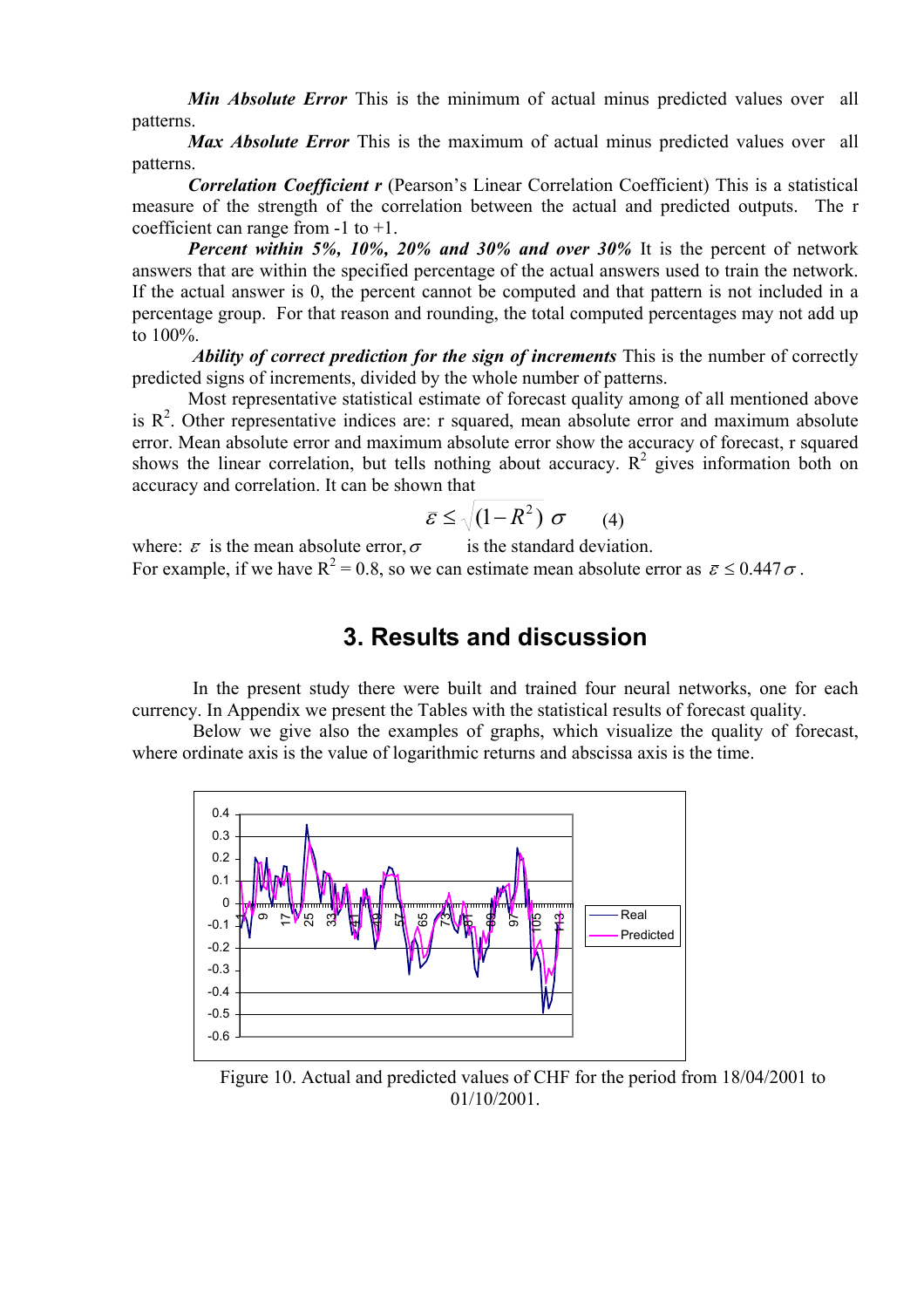

Figure 11. Actual and predicted values of EUR for the period from 12/08/2001 to 04/05/2002.



Figure 12. Actual and predicted values of GBP for the period from 18/04/2001 to 01/10/2001.



Figure 13. Actual and predicted values of JPY for the period from 23/04/2001 to 01/10/2001.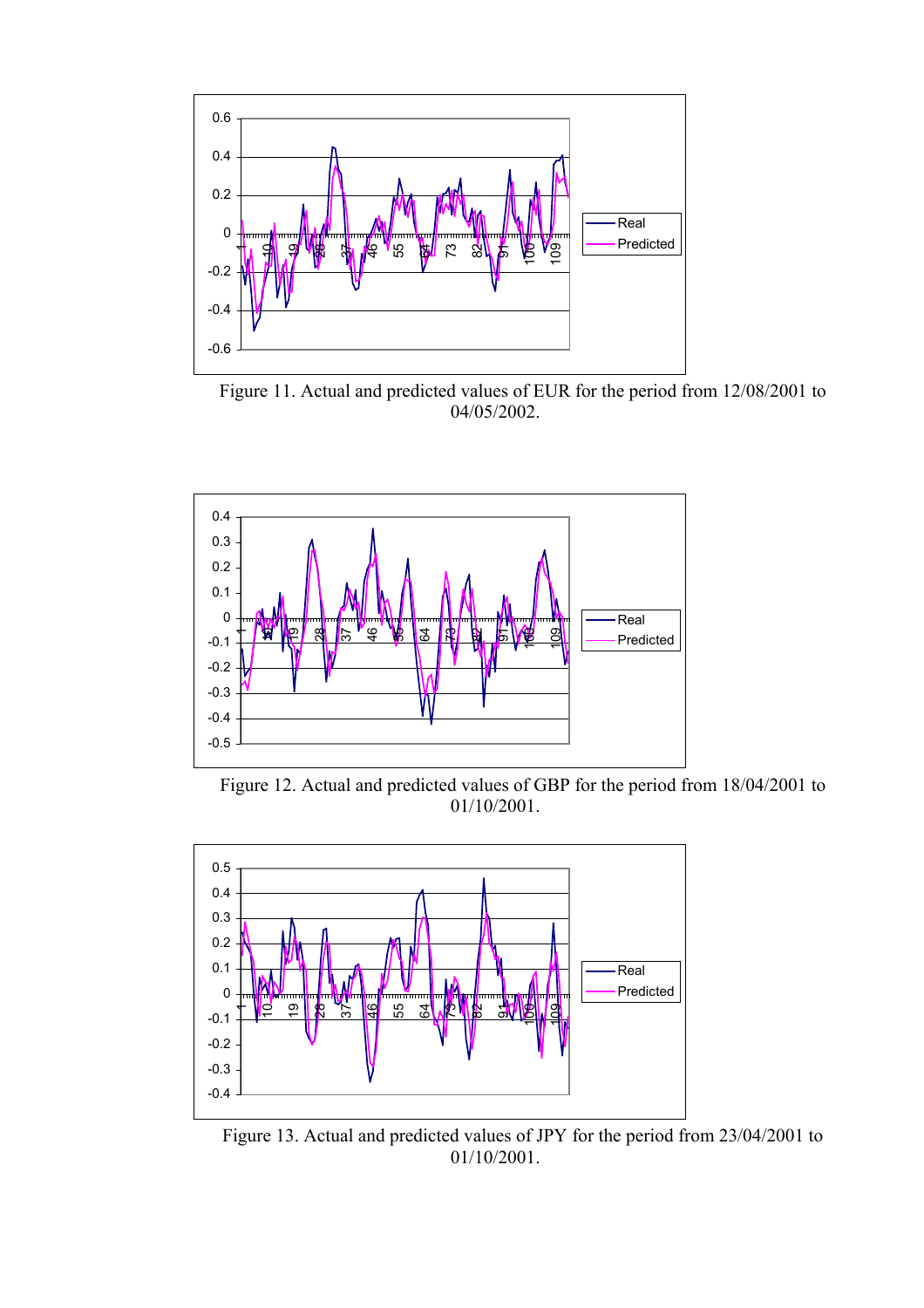We also made some attempts to improve the achieved results in the following direction. Since the amount of data in use was limited by available data on EURO (exchange rate of EURO appeared in 1998), we decided to take more data in spite of its different amount for different currencies. Thus, the amount of data in use was chosen equal to 2200 daily ticks. Moreover, we decided to change the configuration of inputs and to add some technical indicators to the input of the neural net. We have chosen the Relative Strength Index (RSI) and Williams Percent Range  $(\%R)$  as such inputs. In other words there were built several neural networks with different configuration of inputs. Below we give more detailed description of these models. (See Appendix for the appropriate results and statistical estimation). Namely, we undertaken the following numerical experiment:

1. We have added to the input of neural network such technical indicators as RSI and %R. We expected to improve the quality of forecast due to presence of leading technical indicators in the network input. Since the number of inputs increased, we also increased the number of hidden neurons up to 140.

2. As the next step we have decided to feed only technical indicators in input of the network. Moving average of returns and returns themselves were removed. We supposed to check the prevalent belief that all the necessary information contains in RSI and % R time series and so the excess information could only worsen the quality of forecast.

3. Since it turned out that the results, shown by previous model were essentially worse than the others, we decided to feed to the network input the technical indicators and moving average of returns, removed at the same time returns themselves from the input. We supposed that presence of raw data in the input could worsen the quality of forecast.

4. Since the best results have been shown by the network, which had two indicators, i.e., moving average and returns in input, we have decided to take this model as the basic one and only slightly modify it. We replaced moving average by exponential moving average, since it approximates time series more accurate and contains information on longer time period.

5. Finally, we have used the embedding method. Namely, we fed four series values of returns and supposed to obtain the next day returns from the output.

### **4.Conclusions**

Let us summarize the obtained results as follows.

The statistically best results have been obtained by the model, where logarithmic returns and moving average were taken as inputs. Comparing the results, obtained from this model, to others ones it should be noted that:

- 1. *Model with two added technical indicators:* in general, the forecast quality became worse than the initial model  $(R^2)$  is increased on CHF only, on the others currencies it decreased). It turned out that the probability of correctly predicted increments sign is also lower. Apparently, the information that contains in indicators is excess and makes the problem of forecast more complicated. We could increase, of course, the number of hidden neurons, but it would lead to unwarranted increasing of the learning time.
- *2. Model with only RSI and %R in input:* statistically the forecast quality fell down even more then in other models we studied. This indicates, that the mentioned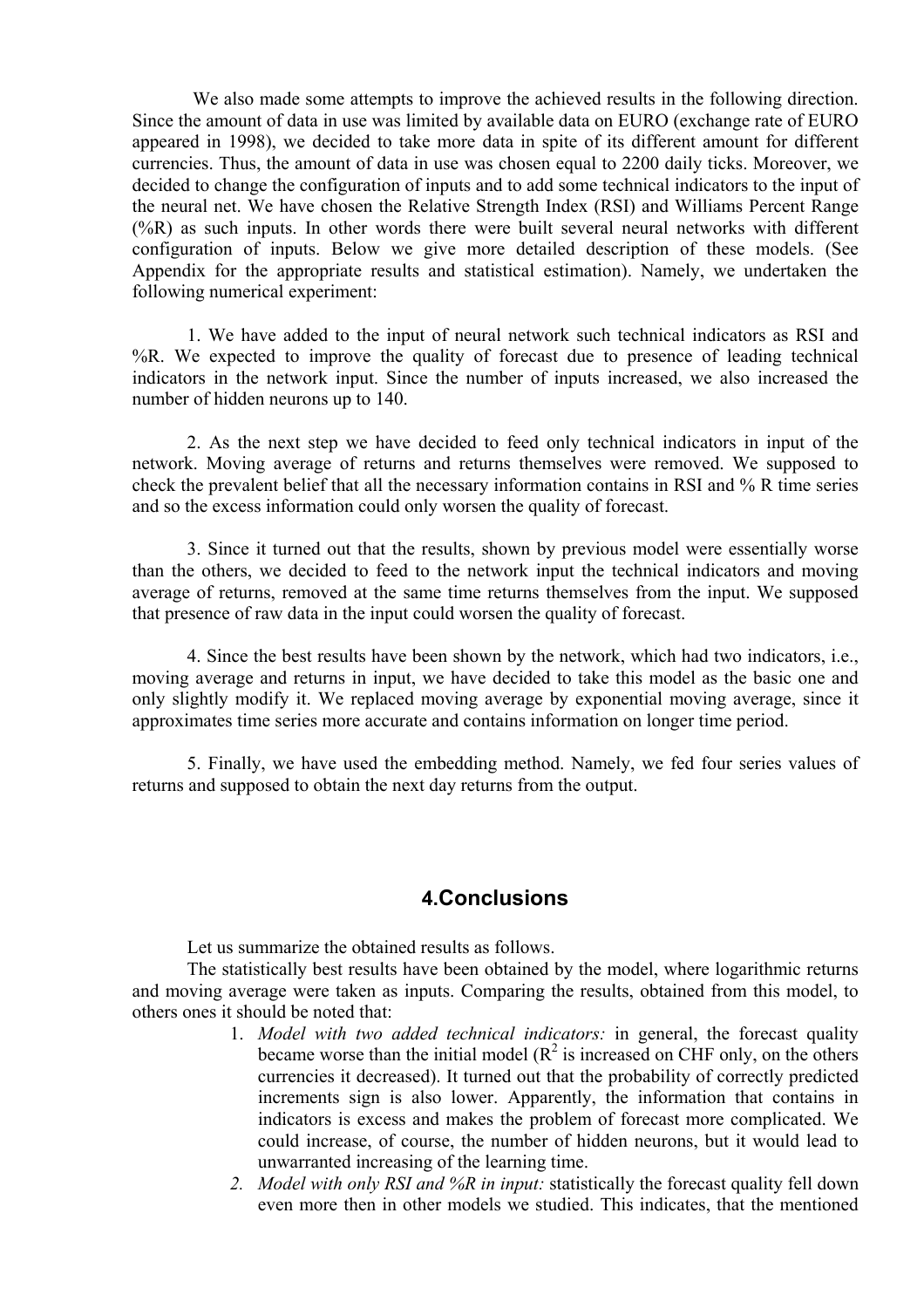above prevalent belief about information content of technical indicators is irrelevant to the neural network forecasting*.* 

- 3. *Model with RSI, %R and moving average in input:* comparing to previous models the forecast quality has been improved, but it still remained not the best. It looks like the presence of moving average in input of the network is the positive factor at least due to the smoothing of the data.
- 4. *Model with indicators, returns and exponential moving average:* results, obtained from this model are analogous to results obtained by basic model. Apparently, there is we have found no essential difference between ordinary moving average and exponential moving average for the problem in question.
- 5. *Embedding method:* the particular property of this model is that the results of forecasting of different currencies are much more analogous, than in other models. Nevertheless the forecast quality is worse than in basic model. Apparently, it is possible to obtain better results from this model by increasing the number of inputs and hidden neurons, but it would lead again to unjustified long learning time.

It should be noted, that CHF and JPY are usually better predicted than GBP and EURO. Is seemingly means that regularities, that contain CHF and JPY time series are more complicated than regularities, containing in GBP and EURO time series. In EURO case comparatively lower quality of forecast could be explained by insufficient amount of data.

Thus, in this study neural net forecast of four main currencies on Forex market was carried out. Finally let us conclude that statistical estimates of Forex forecast indicates, that neural network can predict the increments sign with relatively high probability – approximately 80%, which is quite sufficient for practical use. The coefficient of multiple determination  $R^2$  in the best our model varied from 0.65 to 0.69. . We believe that such quality of forecast is enough for building an automatic profitable trade strategy. This point of view has been confirmed in (Kuperin et al., 2001) where a profitable trade strategy for GBP, based on forecast with similar quality has been constructed and tested.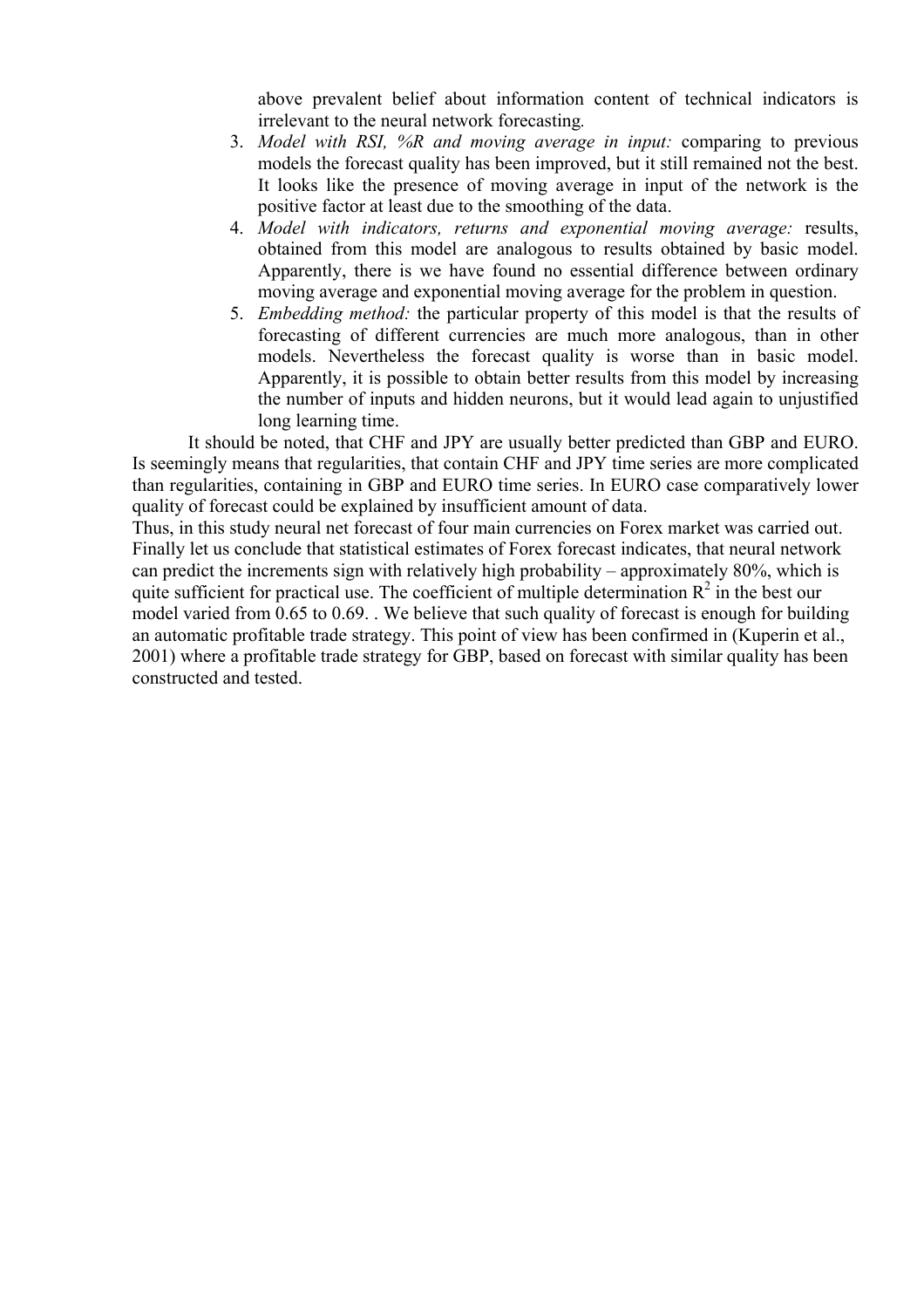## **References**

- 1. R.N.Mantegna, H.E.Stenley: An Introduction to Econophysics. Correlations and Complexity in Finance. Cambridge University Press (2000)
- 2. E.E.Peters: Chaos and Order in Capital Markets. John Wiley&Sons (1996)
- 3. E.E.Peters: Fractal Market Analysis. John Wiley&Sons (1994)
- 4. H.Kanz, T.Schreiber: Nonlinear Time Series Analysis. Cambridge University Press (1997)
- 5. A.A.Ezhov, S.A. Shumsky. Neurocomputing and its Applications in Economics and Business. Moscow.: MEPHI, 1998.
- 6. Jingtao Yao, Chew Lim Tan. A Case Study on Using Neural Networks to Perform Technical Forecasting of Forex. Neurocomputing, Vol. 34, No. 1-4, pp79-98 (2000).
- 7. Filippo Castiglione. Forecasting Price Increments Using an Artificial Neural Network. in *Complex Dynamics in Economics*, a Special Issue of Advances in Complex Systems, 3(1), 45-56, Hermes-Oxford (2001)
- 8. Kuperin, Yuri A., Dmitrieva Ludmila, A., Soroka Irina V. Neural Networks in financial markets dynamical studies: Working paper series of the Center for Management and Institutional Studies. School of Management. Saint-Petersburg State University. No 2001-12
- 9. C.Lee Giles, Steve Lawrence, Ah Chung Tsoi. Noisy Time Series Prediction using a Recurrent Neural Network and Grammar Inference. Proceedings of IEEEE/IAFE Conference on computational intelligence for financial engineering IEEE, Piscantaway. New York, (1997). P. 253- 259.
- 10. John Moody. Economic Forecasting: Challenges and Neural Network Solutions. Proceedings of the International Symposium on Artificial Neural Networks. Hsinchu, Taiwan, (1995)
- 11. Peter C. McCluskey. Feedforward and Recurrent Neural Networks and Genetic Programs for Stock Market and Time Series Forecasting. Master's thesis, Brown University, (1993).
- 12. Peter Tino, Christian Schittenkopf, Georg Dorffner. Financial Volatility Trading using Recurrent Neural Networks. Pattern Analysis and Application, (2001)
- 13. Moody, J. The effective number of parameters: an analysis of generalization and regularization in nonlinear learning systems, in J. E. (1992)
- 14. Moody, J., Challenges of Economic Forecasting: Noise, Nonstationarity, and Nonlinearity, Invited talk presented at Machines that Learn, Snowbird Utah, April (1994a).
- 15. Moody, J., Prediction risk and neural network architecture selection, in V. Cherkassky, J. Friedman and H. Wechsler, eds, `From Statistics to Neural Networks: Theory and Pattern Recognition Applications', Springer-Verlag. (1994b)
- 16. Moody, J., Levin, A. and Rehfuss, S., `Predicting the U.S. index of industrial production', Neural Network World 3(6), 791--794. Special Issue: Proceedings of Parallel Applications in Statistics and Economics '93. (1993)
- 17. Natter, M., Haefke, C., Soni, T. and Otruba, H., Macroeconomic forecasting using neural networks, in `Neural Networks in the Capital Markets 1994'. Pi, H. and Peterson, C. (1994), `Finding the embedding dimension and variable dependencies in time series', Neural Computation pp. 509--520. (1994)
- 18. Swanson, N. and White, H., A model selection approach to real-time macroeconomic forecasting using linear models and artificial neural networks, Discussion paper, Department of Economics, Pennsylvania State University. (1995)
- 19. Rehfuss, S., Macroeconomic forecasting with neural networks. Unpublished simulations. (1994)
- 20. Utans, J., Moody, J., Rehfuss, S. and Siegelmann, H., Selecting input variables via sensitivity analysis: Application to predicting the U.S. business cycle, in `Proceedings of Computational Intelligence in Financial Engineering'. (1995)
- 21. Wu, L. and Moody, J., `A smoothing regularizer for feedforward and recurrent networks', Neural Computation 8(2). (1996)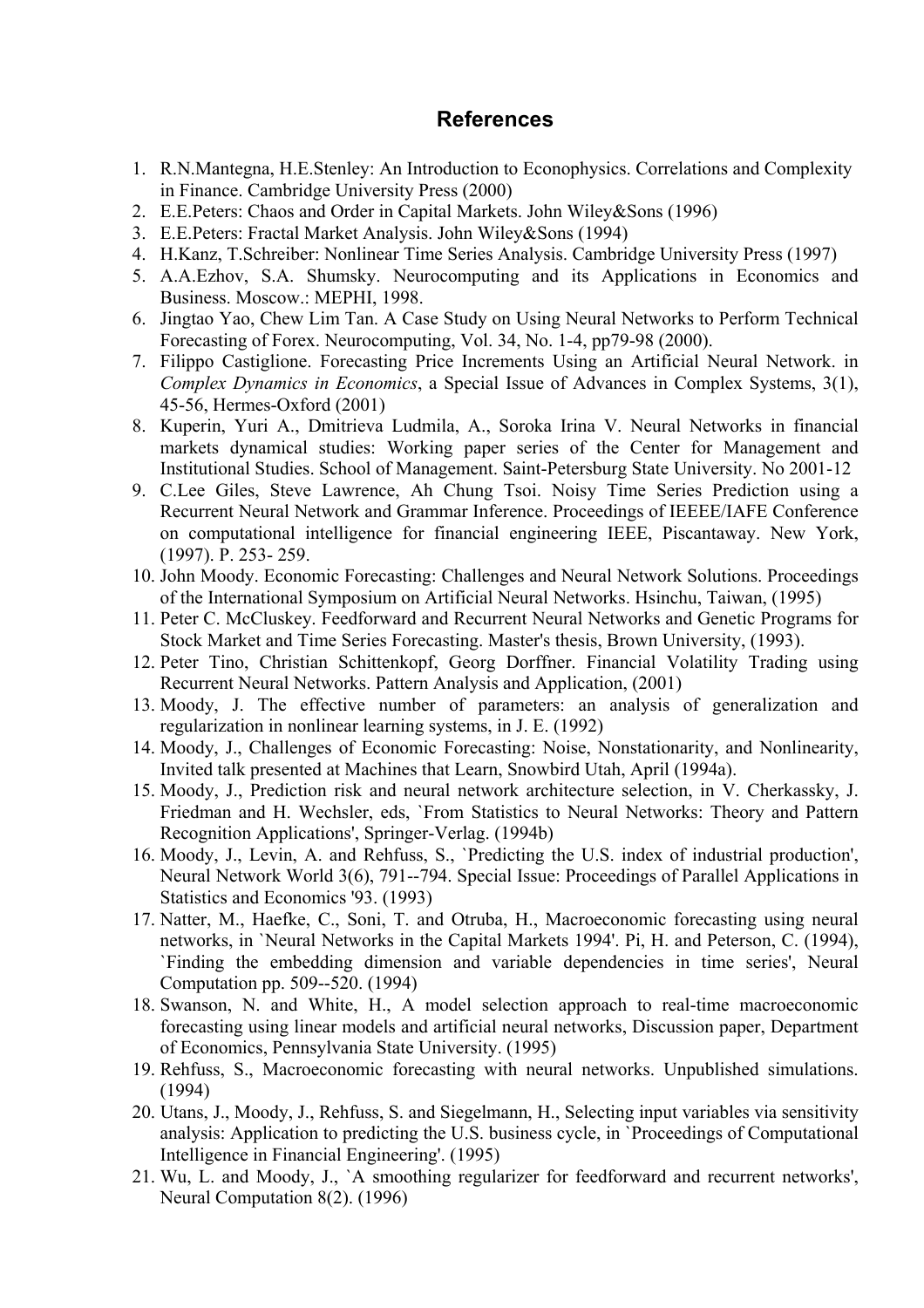# **Appendix**

|                                                                    | <b>CHF</b> | <b>EUR</b>       | <b>GBP</b> | <b>JPY</b> |
|--------------------------------------------------------------------|------------|------------------|------------|------------|
| Number of epochs                                                   | 2622       | 27370            | 14389      | 10181      |
| Number of patterns in<br>training set:                             | 1200       | 1200             | 1200       | 1200       |
| Number of patterns in<br>production set:                           | 103        | 103              | 103        | 103        |
| R squared:                                                         | 0,6529     | 0,6694           | 0,6714     | 0.6901     |
| r squared:                                                         | 0,6550     | 0,6697           | 0,6722     | 0.6917     |
| Mean squared error:                                                | 0,003      | 0,001            | 0,003      | 0.002      |
| Mean absolute error:                                               | 0,041      | 0,029            | 0,041      | 0.039      |
| Minimum<br>absolute<br>error:                                      | $\theta$   | $\overline{0}$   | 0,001      | $\theta$   |
| absolute<br>Maximum<br>error:                                      | 0,178      | 0,122            | 0,146      | 0.150      |
| Pearson's correlation<br>coefficient:                              | 0,8093     | 0,8183           | 0,8199     | 0.8317     |
| Percent within 5%:                                                 | 37,879     | 52,427           | 35,960     | 39.798     |
| Percent within 5% to<br>10%:                                       | 28,283     | 24,272           | 30,505     | 30.101     |
| Percent within<br>10% to 20%:                                      | 26,010     | 23,301           | 26,263     | 24.848     |
| Percent within 20%<br>to 30%:                                      | 5,556      | $\overline{0}$   | 5,657      | 3.636      |
| Percent over 30%:                                                  | 2,273      | $\boldsymbol{0}$ | 1,616      | 1.616      |
| Probability of correct<br>of<br>increments<br>sign<br>forecasting: | 0,82       | 0,82             | 0,77       | 0.83       |

Table 2. Statistics of forecast quality for main currencies of Forex (the basic model)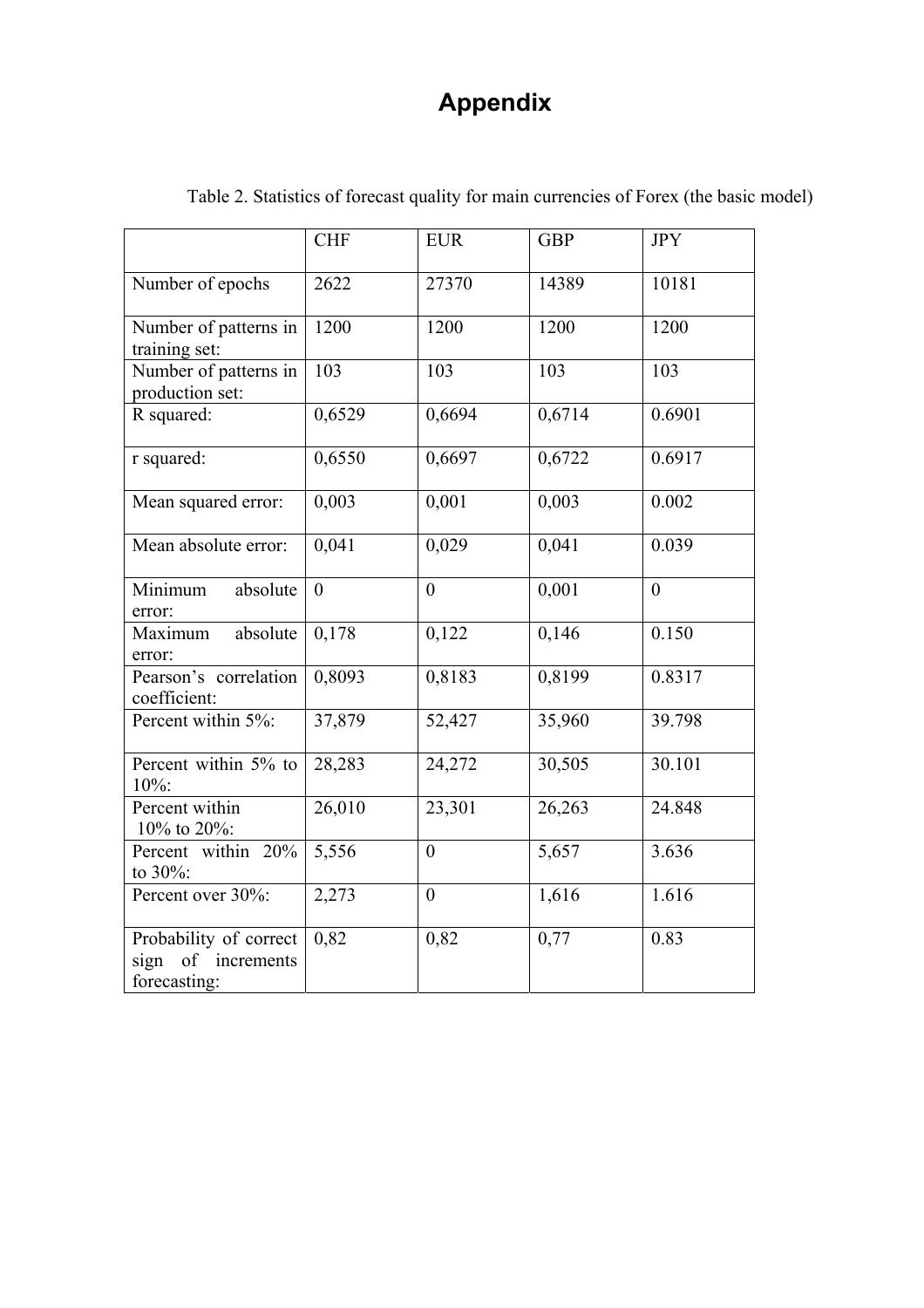| CHF | EUR | GBP | JPY Number of epochs 3921 149 2404 12581 Number of patterns in training set: 1600 1200 1600 1600 Number of patterns in production set: 100 100 100 R squared: 0.6836 0.4530 0.5436 0.6168 r squared: 0.6941 0.4584 0.5503 0.6212 Mean squared error: 0.002 0.003 0.002 Mean absolute error:  $(0.037 \t 0.038 \t 0.040 \t 0.034$ Minimum absolute error: 0 0.001 0.001 0 Maximum absolute error: 0.155 | 0.110 | 0.139 | 0.137 Pearson's correlation coefficient: 0.8332 0.6770 0.7418 0.7882 Percent within 5%: 45.299 50.000 35,960 39.655 Percent within 5% to 10%: 22.222 20.192 29.310 34.483 Percent within 10% to 20%: 26.496 21.154 25.000 22.414 Percent within 20% to 30%: 3.419 7.692 6.897 2.586 Percent over 30%: 2.564 0.962 0.862 0.862

0,78 0,78 0,73 0.81

Probability of correct<br>sign of increments of increments

forecasting:

Table 3. Statistics of forecast quality for main currencies of Forex for the network with added technical indicators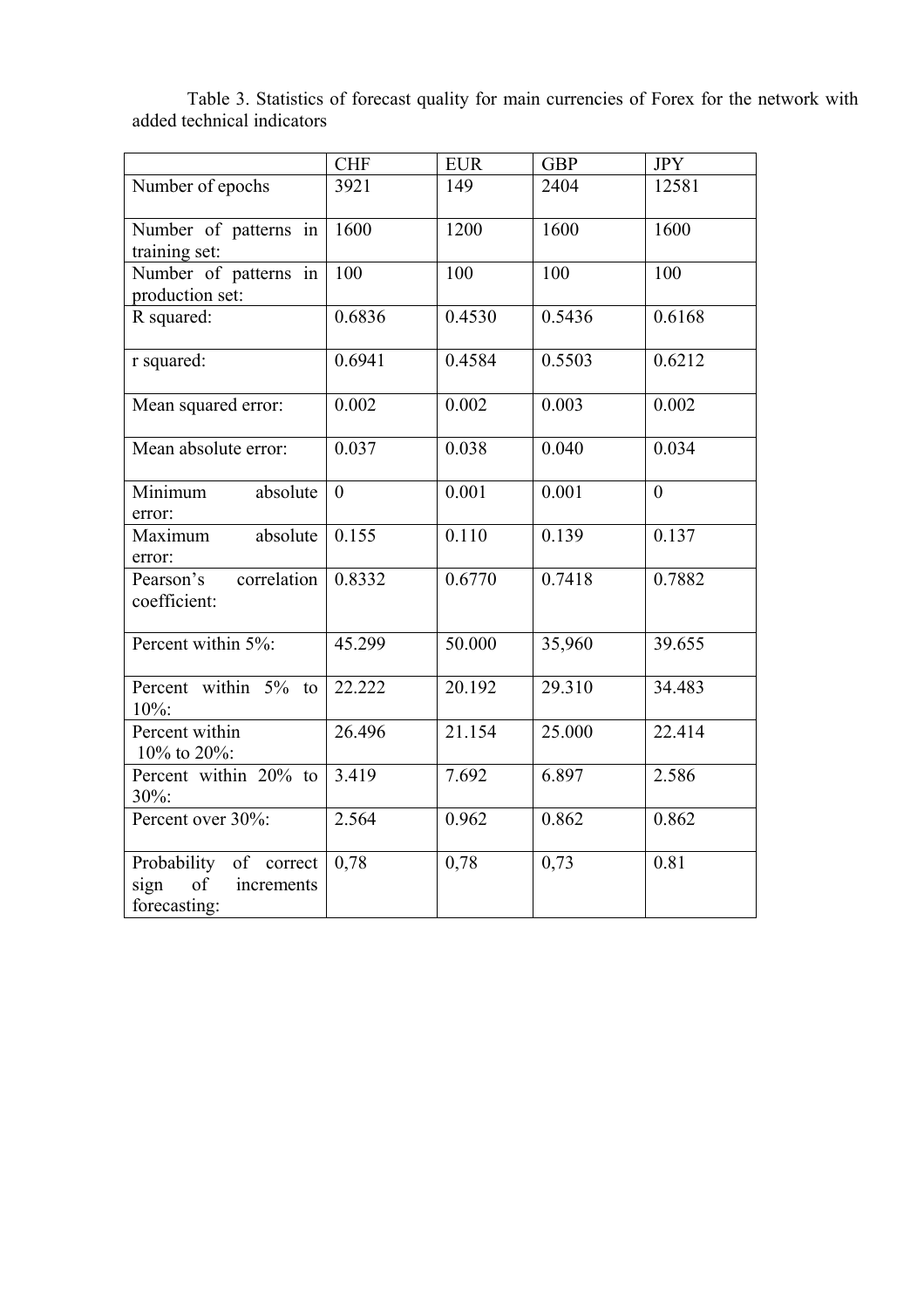|                                                                    | <b>CHF</b>          | <b>EUR</b>     | <b>GBP</b>     | <b>JPY</b>     |
|--------------------------------------------------------------------|---------------------|----------------|----------------|----------------|
| Number of epochs                                                   | 1918                | 114            | 6271           | 136            |
| Number of patterns in<br>training set:                             | 1600                | 1200           | 1600           | 1600           |
| Number of patterns in<br>production set:                           | $\overline{100}$    | 100            | 100            | 100            |
| R squared:                                                         | 0.5153              | 0.4032         | 0.4114         | 0.4693         |
| r squared:                                                         | 0.5332              | 0.4061         | 0.4139         | 0.4798         |
| Mean squared error:                                                | 0.003               | 0.003          | 0.003          | 0.003          |
| Mean absolute error:                                               | 0.045               | 0.039          | 0.047          | 0.041          |
| Minimum<br>absolute<br>error:                                      | $\overline{0}$      | $\overline{0}$ | $\overline{0}$ | $\overline{0}$ |
| absolute<br>Maximum<br>error:                                      | 0.168               | 0.130          | 0.142          | 0.142          |
| Pearson's<br>correlation<br>coefficient:                           | 0.7302              | 0.6373         | 0.6433         | 0.6927         |
| Percent within 5%:                                                 | $\overline{37.607}$ | 42.308         | 29.310         | 36.207         |
| Percent within 5% to<br>10%:                                       | 23.077              | 24.038         | 33.621         | 31.897         |
| Percent within<br>10% to 20%:                                      | 26.496              | 25.000         | 28.448         | 24.138         |
| Percent within $20\%$ to<br>30%:                                   | 7.692               | 7.692          | 5.172          | 7.759          |
| Percent over 30%:                                                  | 5.128               | 0.962          | 3.448          | $\overline{0}$ |
| Probability of correct<br>of<br>sign<br>increments<br>forecasting: | 0,74                | 0,75           | 0,73           | 0,80           |

Table 4. Statistics of forecast quality for main currencies of Forex for the network with two added indicators and without moving average and returns.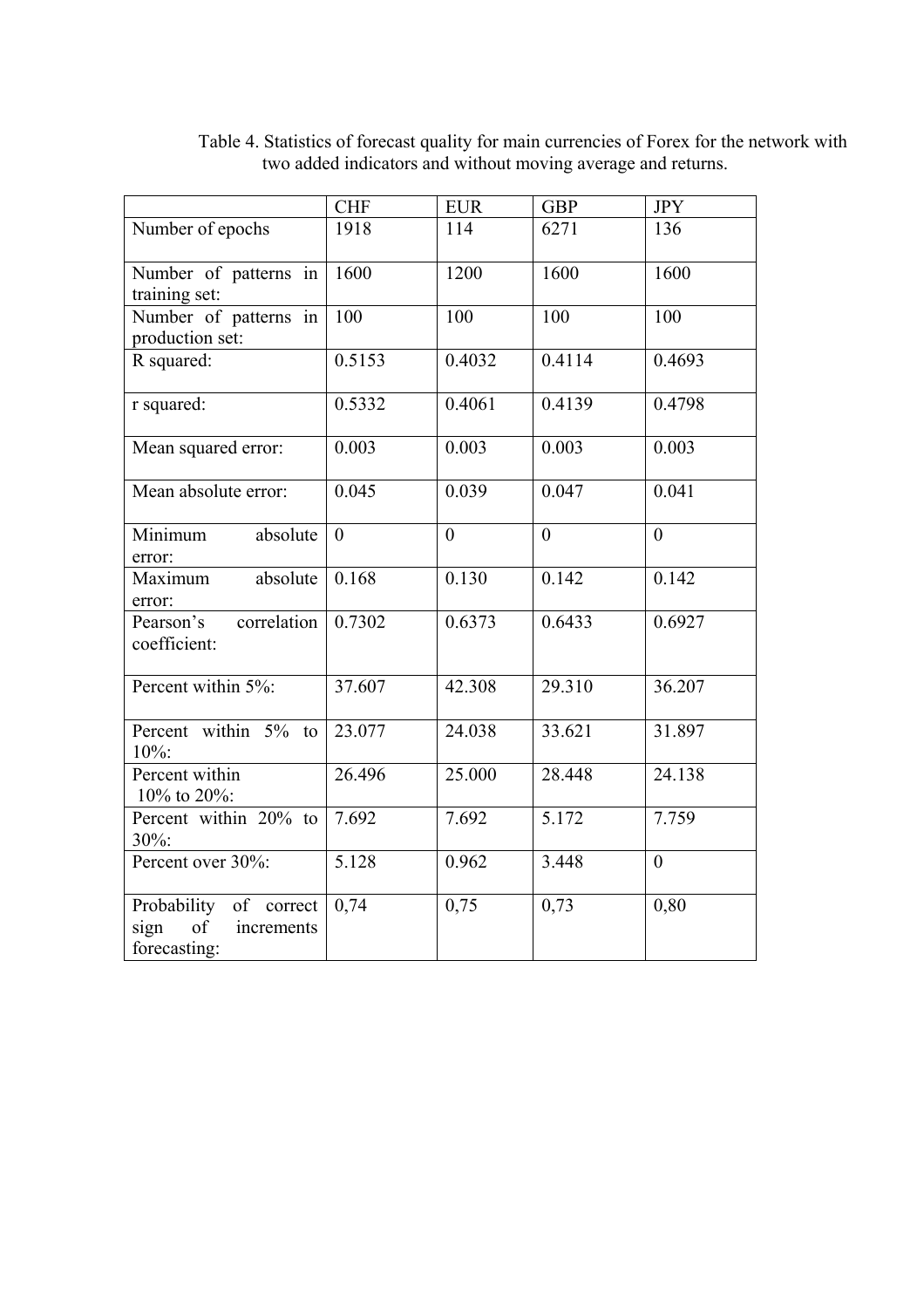|                                                                    | <b>CHF</b>     | <b>EUR</b>     | <b>GBP</b>     | <b>JPY</b>     |
|--------------------------------------------------------------------|----------------|----------------|----------------|----------------|
| Number of epochs                                                   | 3794           | 149            | 1885           | 1997           |
| Number of patterns in<br>training set:                             | 1600           | 1200           | 1600           | 1600           |
| Number of patterns in<br>production set:                           | 100            | 100            | 100            | 100            |
| R squared:                                                         | 0.6513         | 0.4541         | 0.5124         | 0.6022         |
| r squared:                                                         | 0.6614         | 0.4601         | 0.5177         | 0.6051         |
| Mean squared error:                                                | 0.002          | 0.002          | 0.003          | 0.002          |
| Mean absolute error:                                               | 0.039          | 0.038          | 0.042          | 0.036          |
| Minimum<br>absolute<br>error:                                      | $\overline{0}$ | $\overline{0}$ | $\overline{0}$ | $\theta$       |
| absolute<br>Maximum<br>error:                                      | 0.166          | 0.108          | 0.140          | 0.126          |
| Pearson's<br>correlation<br>coefficient:                           | 0.8132         | 0.6783         | 0.7195         | 0.7779         |
| Percent within 5%:                                                 | 39.316         | 48.077         | 37.931         | 41.379         |
| Percent within 5% to<br>10%:                                       | 27.350         | 21.154         | 27.586         | 31.897         |
| Percent within<br>10% to 20%:                                      | 25.641         | 23.077         | 26.724         | 24.138         |
| Percent within 20% to<br>$30\%$ :                                  | 5.128          | 6.731          | 6.897          | 2.586          |
| Percent over 30%:                                                  | 2.564          | 0.962          | 0.862          | $\overline{0}$ |
| Probability of correct<br>of<br>sign<br>increments<br>forecasting: | 0,78           | 0,76           | 0,71           | 0,81           |

Table 5. Statistics of forecast quality for main currencies of Forex for the network without raw data in input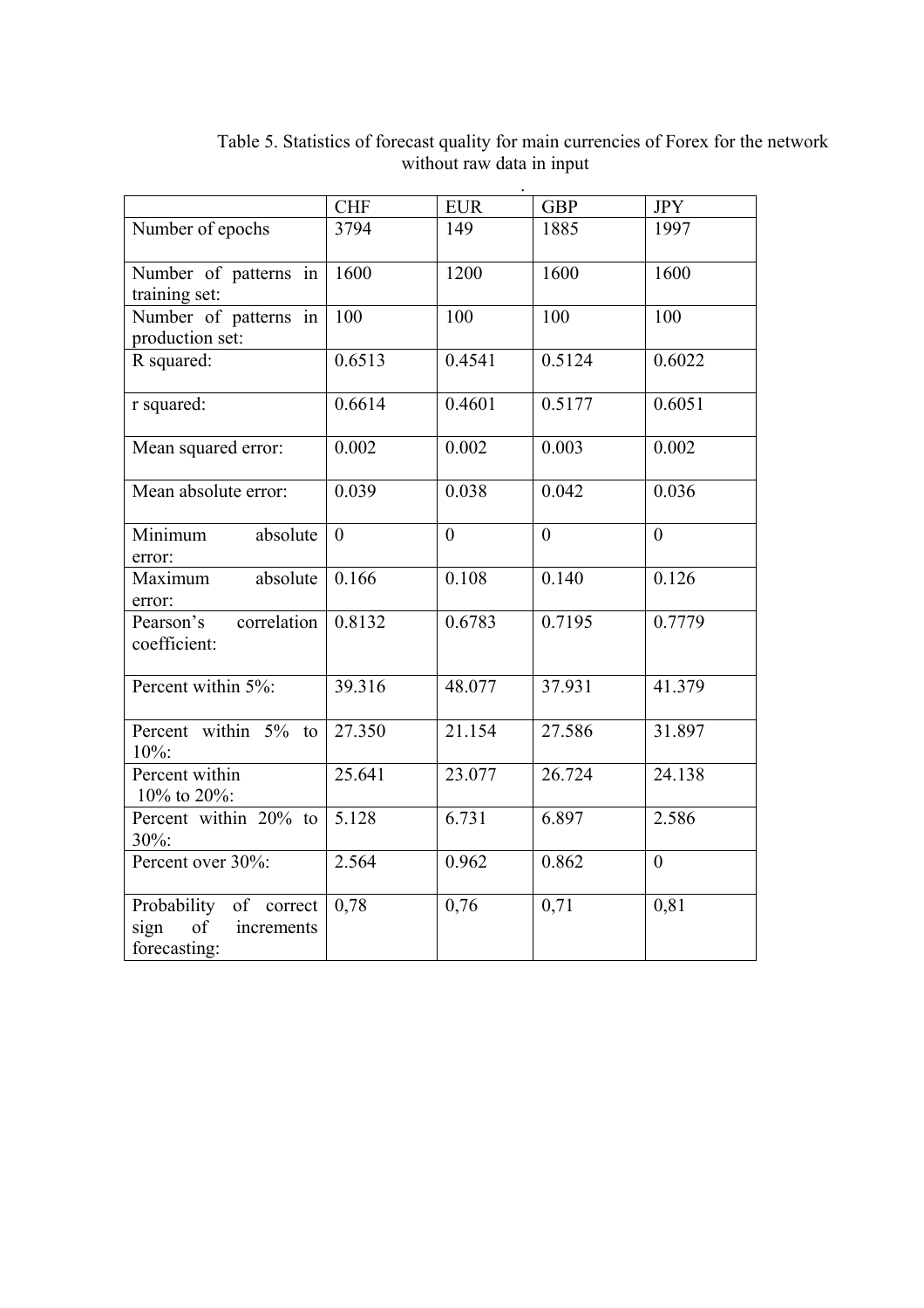|                                                                    | <b>CHF</b> | <b>EUR</b> | <b>GBP</b>     | <b>JPY</b>     |
|--------------------------------------------------------------------|------------|------------|----------------|----------------|
| Number of epochs                                                   | 4143       | 132        | 3518           | 117            |
| Number of patterns in<br>training set:                             | 1600       | 1200       | 1600           | 1600           |
| Number of patterns in<br>production set:                           | 100        | 100        | 100            | 100            |
| R squared:                                                         | 0.6825     | 0.4470     | 0.5106         | 0.6954         |
| r squared:                                                         | 0.6841     | 0.4384     | 0.5116         | 0.7024         |
| Mean squared error:                                                | 0.002      | 0.002      | 0.003          | 0.001          |
| Mean absolute error:                                               | 0.037      | 0.038      | 0.042          | 0.032          |
| Minimum<br>absolute<br>error:                                      | 0.001      | 0.001      | $\overline{0}$ | $\theta$       |
| absolute<br>Maximum<br>error:                                      | 0.128      | 0.110      | 0.144          | 0.084          |
| Pearson's<br>correlation<br>coefficient:                           | 0.8271     | 0.6580     | 0.7152         | 0.8381         |
| Percent within 5%:                                                 | 40.171     | 50.000     | 35.345         | 40.517         |
| Percent within 5% to<br>10%:                                       | 31.624     | 20.192     | 31.897         | 39.655         |
| Percent within<br>10% to 20%:                                      | 22.222     | 21.154     | 25.000         | 18.103         |
| Percent within 20% to<br>30%:                                      | 3.419      | 7.692      | 6.034          | 1.724          |
| Percent over 30%:                                                  | 2.564      | 0.962      | 1.724          | $\overline{0}$ |
| Probability of correct<br>of<br>sign<br>increments<br>forecasting: | 0,79       | 0,78       | 0,78           | 0,89           |

Table 6. Statistics of forecast quality for main currencies of Forex for the network with exponential moving average in input.